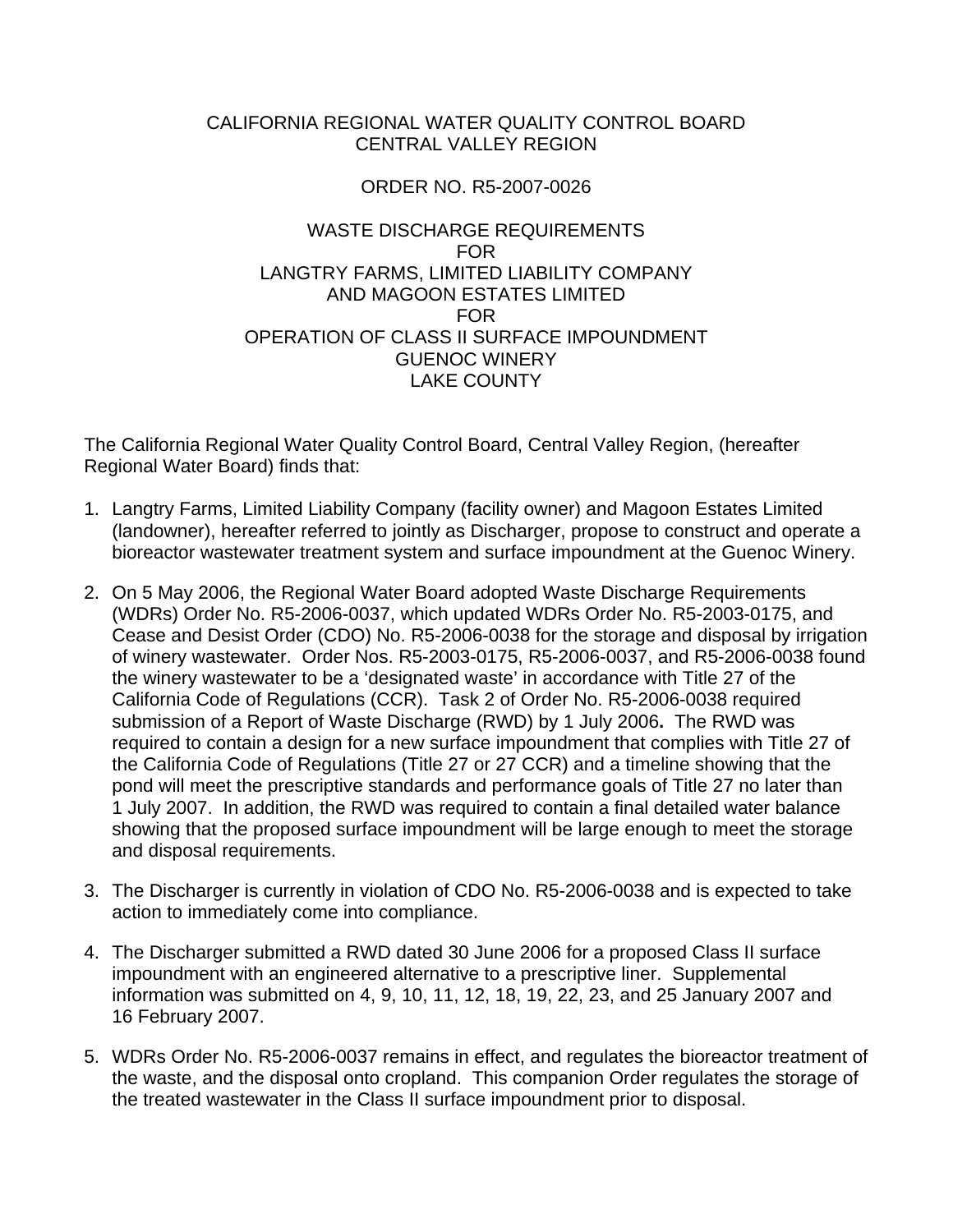- 6. Guenoc Winery (the facility) is approximately two miles southeast of Middletown at 21000 Butts Canyon Road in Lake County. This property is on Assessor's Parcel Number 014-310-006 in Section 4, T10N, R6W, MDB&M. The winery and associated facilities are located in Long Valley as shown on Attachment A, which is incorporated herein and made a part of this Order by reference.
- 7. Activities at the winery facility include receiving, crushing, and pressing of grapes; fermentation; processing into finished white and red wines; and distribution.
- 8. The facility currently discharges winery wastewater to a series of five unlined evaporation/percolation ponds. From the ponds, the wastewater is discharged to 54 acres of pastureland (known as DDA-2).
- 9. The unlined ponds are currently used to treat and dispose of liquid designated waste. However, pursuant to §20210 of Title 27, such waste can only be discharged to a Class I or a Class II surface impoundment equipped with engineered lining and a leachate collection and recovery system. The Discharger has proposed to abandon the five existing ponds in place and to construct a new Class II surface impoundment within the footprint of the abandoned ponds.
- 10. The proposed surface impoundment will receive process winery wastewater treated by a bioreactor as shown on Attachment B, which is incorporated herein and made a part of this Order by reference.
- 11. WDRs Order No. R5-2006-0037 limits the total volume discharged from the bioreactor into the proposed surface impoundment to 2.38 million gallons per year. This limitation is reiterated in this Order.
- 12. The following table summarizes the design criteria described in the RWD as used for designing the upgraded waste treatment system, surface impoundment, and disposal field.

| Parameter                      | Design Criteria | Unit              |
|--------------------------------|-----------------|-------------------|
| <b>Annual Wine Production</b>  | 140,000         | cases/year        |
| Average Annual Discharge       | 2,378,518       | gallons/year      |
| Peak Daily Crush Discharge     | 16,500          | gallons/day (gpd) |
| <b>Average Daily Discharge</b> | 6,800           | gallons/day (gpd) |

# **WASTE AND SITE CLASSIFICATION**

13. WDRs Order No. R5-2006-0037 prohibits the disposal of water softener backwash brine to the winery wastewater treatment system. This prohibition is reiterated in this Order.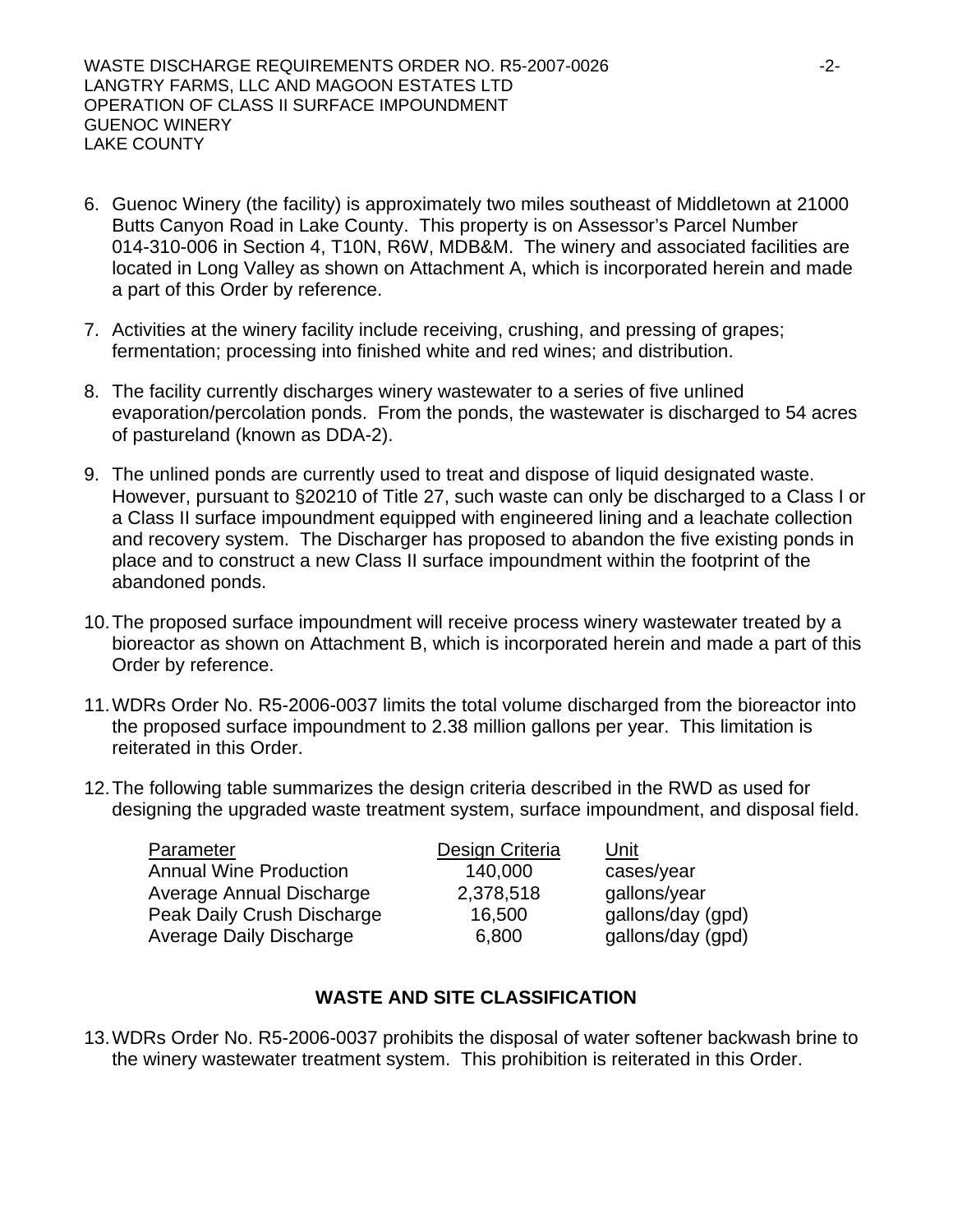- 14. Beginning in the summer of 2003, sanitary/domestic wastewater from the winery kitchen, winery restroom facilities, and a private residence is collected and disposed of separately from the process winery wastewater in an on-site sewage disposal system. This system is regulated by the Lake County Environmental Health Department.
- 15. WDRs Order No. R5-2006-0037 prohibits the discharge of domestic waste to the winery wastewater treatment system. This prohibition is reiterated in this Order.
- 16. The Discharger proposes to use the bioreactor to treat winery wastewater to produce an effluent with 700 to 900 mg/L of total dissolved solids and 14 to 16 mg/L of chloride. Order No. R5-2006-0037 contains the following monthly average Effluent Limitations for the discharge into the proposed Class II Surface Impoundment (Pond A):

|                                  |       | Discharge to |
|----------------------------------|-------|--------------|
| Constituent                      | Units | Pond A       |
| <b>Biochemical Oxygen Demand</b> | mg/L  | 180          |
| <b>Total Dissolved Solids</b>    | mg/L  | 900          |
| <b>Total Suspended Solids</b>    | mg/L  | 60           |
| Total Kjeldahl nitrogen          | mg/L  | 10           |
| pН                               | mg/L  | $6.8 - 7.2$  |
| Chloride                         | mg/L  | 18           |

The Effluent Limitations are provided for discharge to the surface impoundment because the wastewater is subsequently blended with irrigation water and applied to land under WDRs Order No. R5-2006-0037.

- 17. California Water Code §13173(b) defines "designated waste" to include "[n]*on hazardous waste that consists of, or contains, pollutants that, under ambient environmental conditions at a waste management unit, could be released in concentrations that exceed applicable water quality objectives or that could reasonably be expected to affect beneficial uses of waters of the state as contained in the appropriate state water quality control plan*."
- 18. The document *Water Quality for Agriculture*, Food and Agriculture Organization of the United Nations—Irrigation and Drainage Paper No. 29, Rev. 1 (R.S. Ayers and D.W. Westcot, Rome, 1985), recommends that the total dissolved solids concentration in waters used for agricultural irrigation not exceed 450 mg/L. The *Water Quality Control Plan for the Sacramento River and San Joaquin River Basin, Fourth Edition* (hereafter Basin Plan) includes the "Policy for Application of Water Quality Objectives". Applying this policy, the numeric standard that implements the Chemical Constituents objective with respect to protection of the beneficial use of agricultural irrigation supply is the Agricultural Water Quality Goal of 450 mg/L. With a proposed total dissolved solids concentration of 700 to 900 mg/L, the wastewater proposed for discharge at the facility exceeds the applicable water quality objective, has the potential to affect beneficial uses of waters of the state and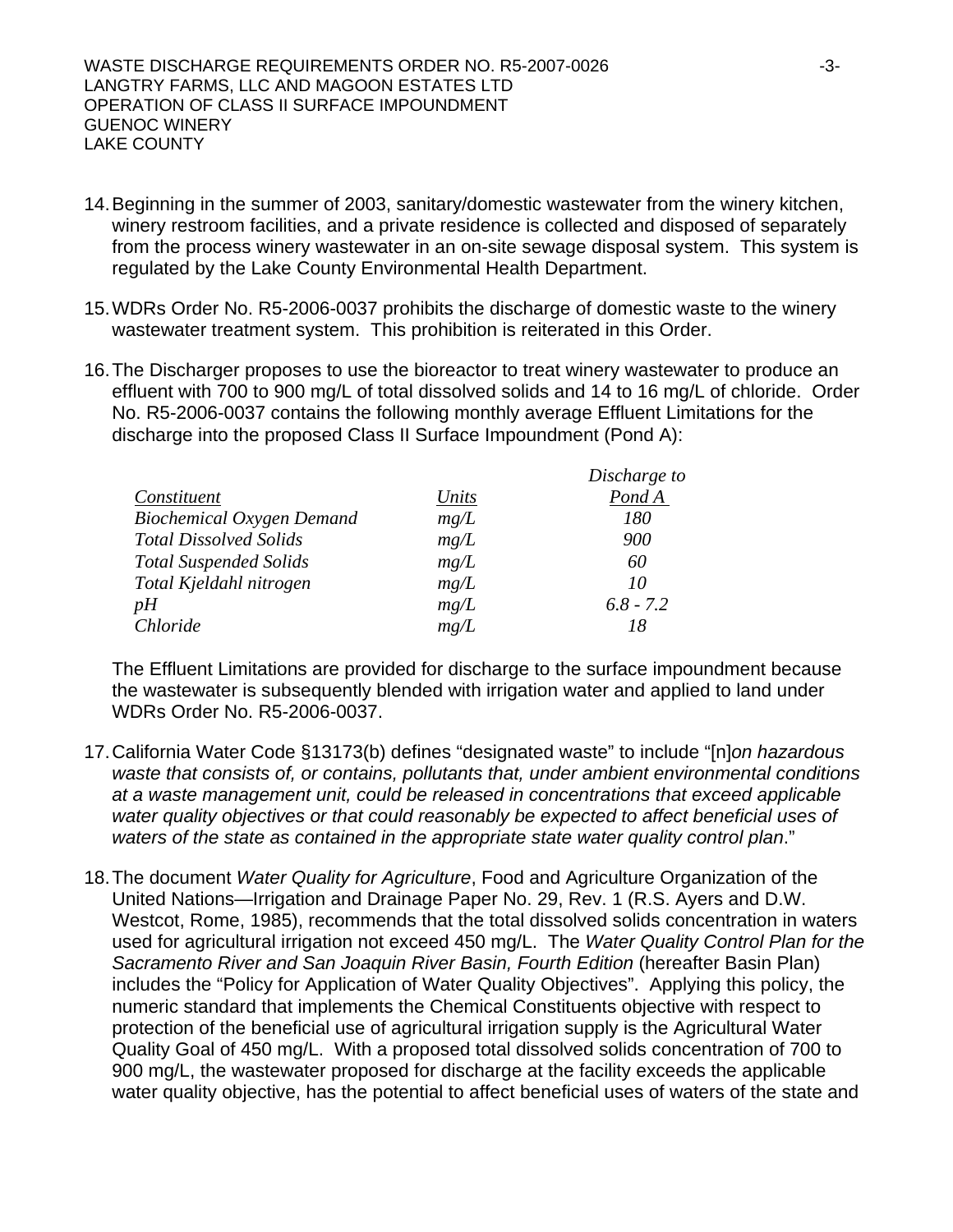is, therefore, classified as designated waste. The waste may also be classified as designated because it has already polluted groundwater.

- 19. Title 27, §20090(i) exempts fully enclosed units of limited aerial extent and of reliable structural integrity (*e.g*., aboveground tanks, reinforced concrete sumps, and stainless steel sumps). The wastewater sumps and the vault at the facility are constructed of reinforced concrete. The proposed bioreactor tanks are either steel or plastic tanks, and are designed and manufactured for that purpose. The indoor process equipment is housed in a roofed building with a reinforced concrete floor. All of these features are of limited aerial extent and provide structural integrity that qualifies them for exemption from the prescriptive standards and performance goals of Title 27. Containment of designated waste in the fully enclosed units described above is authorized under this Order provided the units are operated and maintained to provide full and continuous containment for all designated waste.
- 20. The discharge of blended wastewater and irrigation water to DDA-2 is regulated by WDRs Order No. R5-2006-0037 and is exempt from the requirements of Title 27. The exemption, pursuant to §20090(b), is based on the following:
	- a. The Regional Water Board is issuing waste discharge requirements,
	- b. The discharge complies with the Basin Plan, and
	- c. The wastewater does not need to be managed according to Title 22 CCR, Division 4.5, and Chapter 11, as a hazardous waste.
- 21. Data from monitoring wells MW-2 through MW-7 show that groundwater within land application area DDA-1 has been degraded, and does not comply with State Water Resources Control Board (State Water Board) Resolution No. 68-16. The quality of wastewater proposed to be discharged to the proposed Class II surface impoundment exceeds water quality objectives for certain waste constituents. As found in the previous WDRs and reiterated in this Order, the data demonstrates that waste discharge to the ponds has caused violations of water quality objectives. In 2003, the discharge to the ponds was classified as a discharge of designated waste, and the Discharger was provided with a time schedule to line the pond per Title 27 or reduce the concentrations of the waste constituents entering the ponds such that designated waste is no longer discharged. While the Discharger has submitted a Report of Waste Discharge proposing treatment of the waste, the resulting effluent is still considered designated waste, due to constituent concentrations significantly in excess of applicable water quality objectives. As such, the proposed Class II surface impoundment must be regulated under Title 27.

## **SITE DESCRIPTION**

22. The Basin Plan designates beneficial uses, establishes water quality objectives, and contains implementation plans and policies for all waters of the Basin.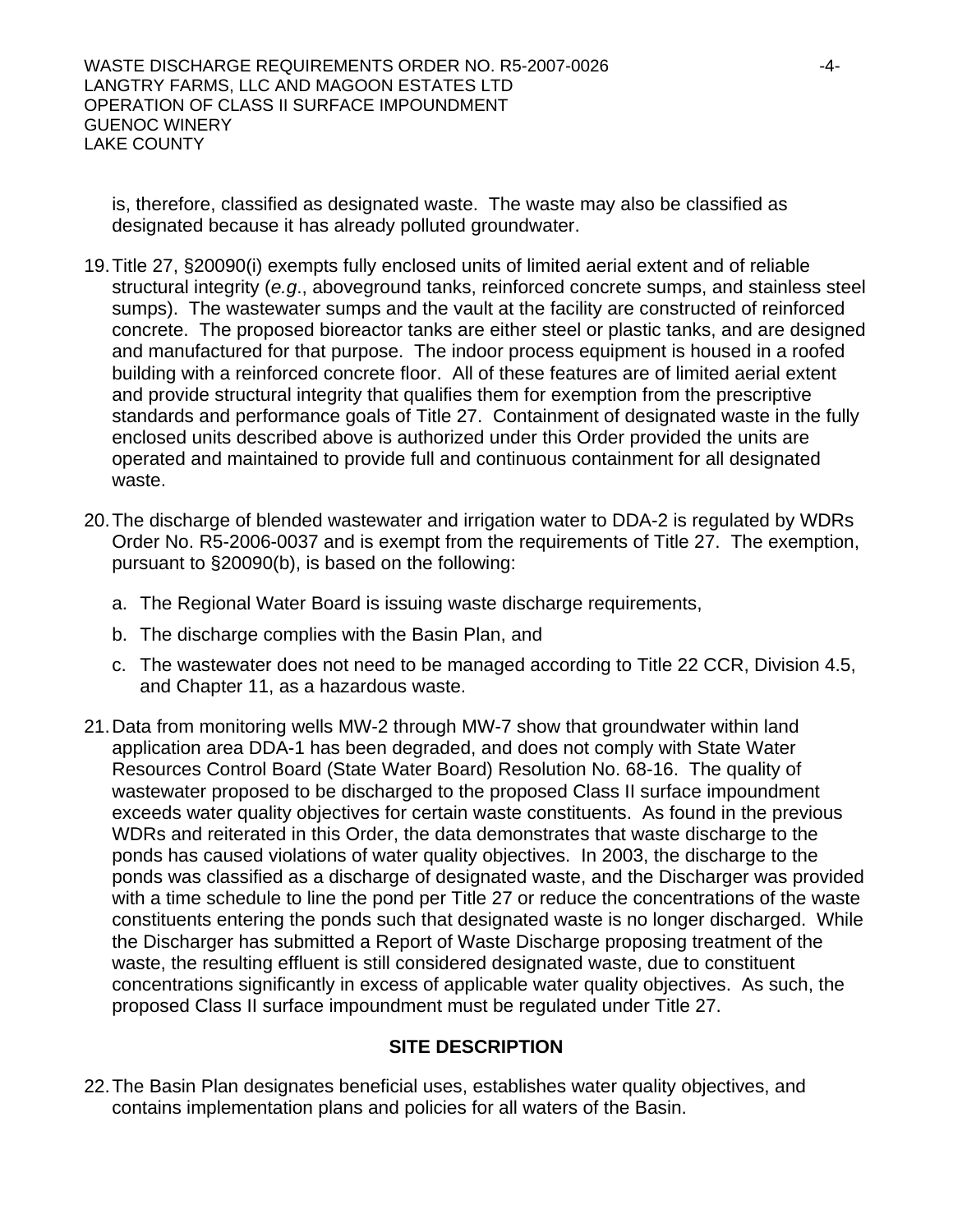- 23. Surface water drainage is to Bucksnort Creek, which is a tributary to McCreary Lake, which is tributary to Putah Creek, which is tributary to Lake Berryessa in the Upper Putah Creek Hydrologic Area (512.30) of the Sacramento River Basin, as depicted on interagency hydrologic maps prepared by the California Department of Water Resources in August 1986.
- 24. The designated beneficial uses of Lake Berryessa, as specified in the Basin Plan, are municipal and domestic supply; agricultural irrigation; agricultural stockwatering; hydropower generation; water contact recreation; non-contact water recreation, including aesthetic enjoyment; warm freshwater habitat; cold freshwater habitat; spawning, reproduction and/or early development of warm freshwater aquatic organisms; and wildlife habitat.
- 25. The designated beneficial uses of the groundwater, as specified in the Basin Plan, are municipal and domestic water supply, agricultural supply, industrial service supply, and industrial process supply.
- 26. The winery facility is near a hillside knoll above the wastewater ponds and the pastureland. Storm water is collected through drop inlets within the gravel parking lot and the grape unloading area. A drainage ditch located on the uphill side of Pond No. 1 is used to redirect surface water runoff away from the ponds.
- 27. The closest Holocene fault to the proposed surface impoundment is the Hunting Creek Fault located approximately six miles to the east of the facility. The maximum credible earthquake for this fault is a 7.1 magnitude on the Richter scale, which would result in a peak ground acceleration of 0.49 g at the site.
- 28. The 100-year annual precipitation at Middletown, adjusted to Guenoc Ranch, is between 61.5 and 67 inches (extrapolated from two different weather stations in the area) with the highest rainfall (13.3 inches) occurring in January. An annual precipitation value of 67 inches was used as an input parameter in the water balance. The unadjusted mean pan evaporation is 77 inches per year as measured at the Lake Berryessa Station.
- 29. The 1,000-year, 24-hour precipitation event is estimated to be 18.5 inches, based on National Oceanic and Atmospheric Administration (NOAA) Atlas 2, Volume XI, Figure 31 isohyetal/isopluvial lines for the unit area and application of a TR-55 rainfall distribution for a Type IA storm.
- 30. The waste management facility is not within a 100-year flood plain based on the Federal Emergency Management Agency's (FEMA) Flood Insurance Rate Map, Map Number 06033C0960D.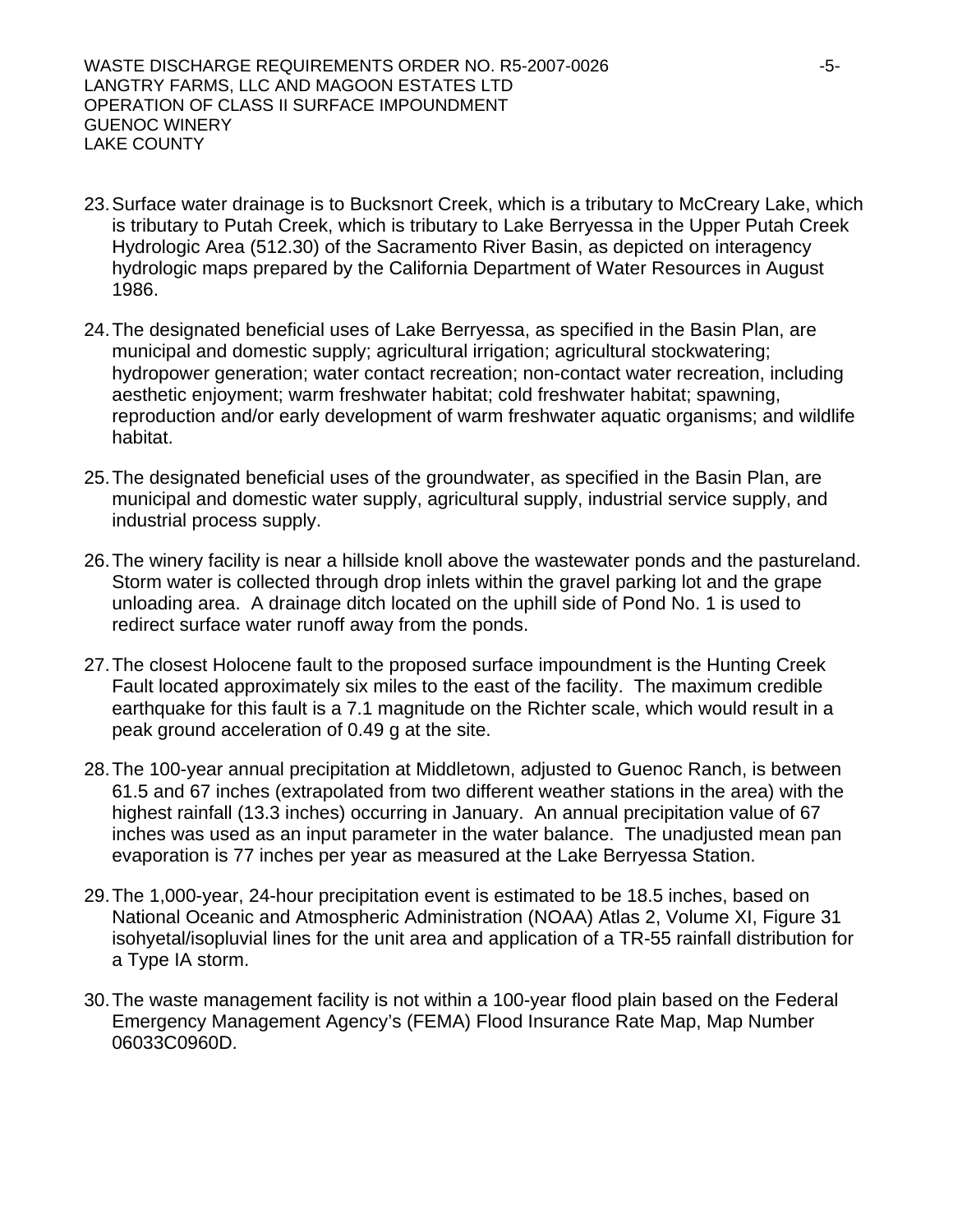- 31. Land uses within one mile of the facility are agricultural, single-family and ranch-based residential, and commercial. There is one known domestic groundwater supply well within one mile of the site, with State Well Number 10N06W09C01M.
- 32. Based on information obtained from the Soil Survey of Lake County, the soils underlying the wastewater ponds consist of Maxwell clay loam, Henneke-Montara Rock outcrop complex and Bressa-Millsholm loams. The Maxwell clay loam is a poorly drained alluvium. The Henneke-Montara Rock complex is an excessively drained soil formed in material weathered from serpentinitic rock, while the Bressa-Millsholm loam is a moderately deep and well drained soil formed from weathered sandstone.
- 33. Lithologic data collected during the installation of monitoring wells indicate that the subsurface geology consists of silty clay and clay ranging in depth from approximately 2 to 10 feet below ground surface (bgs), and is underlain by weathered bedrock.
- 34. A two-acre pond west of the winery is used for fire suppression purposes, for winery cooling towers and condensers, landscape irrigation, and as a supply to the surface impoundment to maintain a minimum of four feet of water for the aerators.

## **GROUNDWATER CONDITIONS**

- 35. In October 2002, the Discharger abandoned three groundwater monitoring wells and installed four replacement wells (MWs 1 through 4) to monitor groundwater conditions around the wastewater storage ponds. The original wells were abandoned and replaced due to a lack of available information regarding their construction details. In addition to the four wells, the Discharger has since installed two additional monitoring wells (MW-5 and MW-6) north of the ponds, and MW-7, a background well. The first six wells are within former disposal area DDA-1. Locations of the monitoring wells are shown in Attachment C, with is incorporated herein and made a part of this Order by reference.
- 36. Hydrologic data collected from the monitoring wells show that groundwater is encountered at a depths ranging from approximately 2 to 10 feet bgs. The monitoring reports state that the direction of groundwater flow beneath the wastewater storage ponds is northwest with a hydraulic gradient of 0.07 ft/ft. However, staff is concerned that the five percolation ponds create a groundwater mound, and this fact is not necessarily reflected in the groundwater contour maps. Groundwater elevations range from 975 feet MSL to 1,022 feet MSL.
- 37. Monitoring data shows that the depth of groundwater below the bottom of the wastewater ponds varies seasonally. However, at certain times of the year groundwater rises up to within the ponds.
- 38. Beginning in November 2002, groundwater samples have been collected on a quarterly basis from wells MW-1 through MW-4. Beginning in May 2004, groundwater samples have been collected quarterly from wells MW-5 and MW-6, and beginning in December 2004,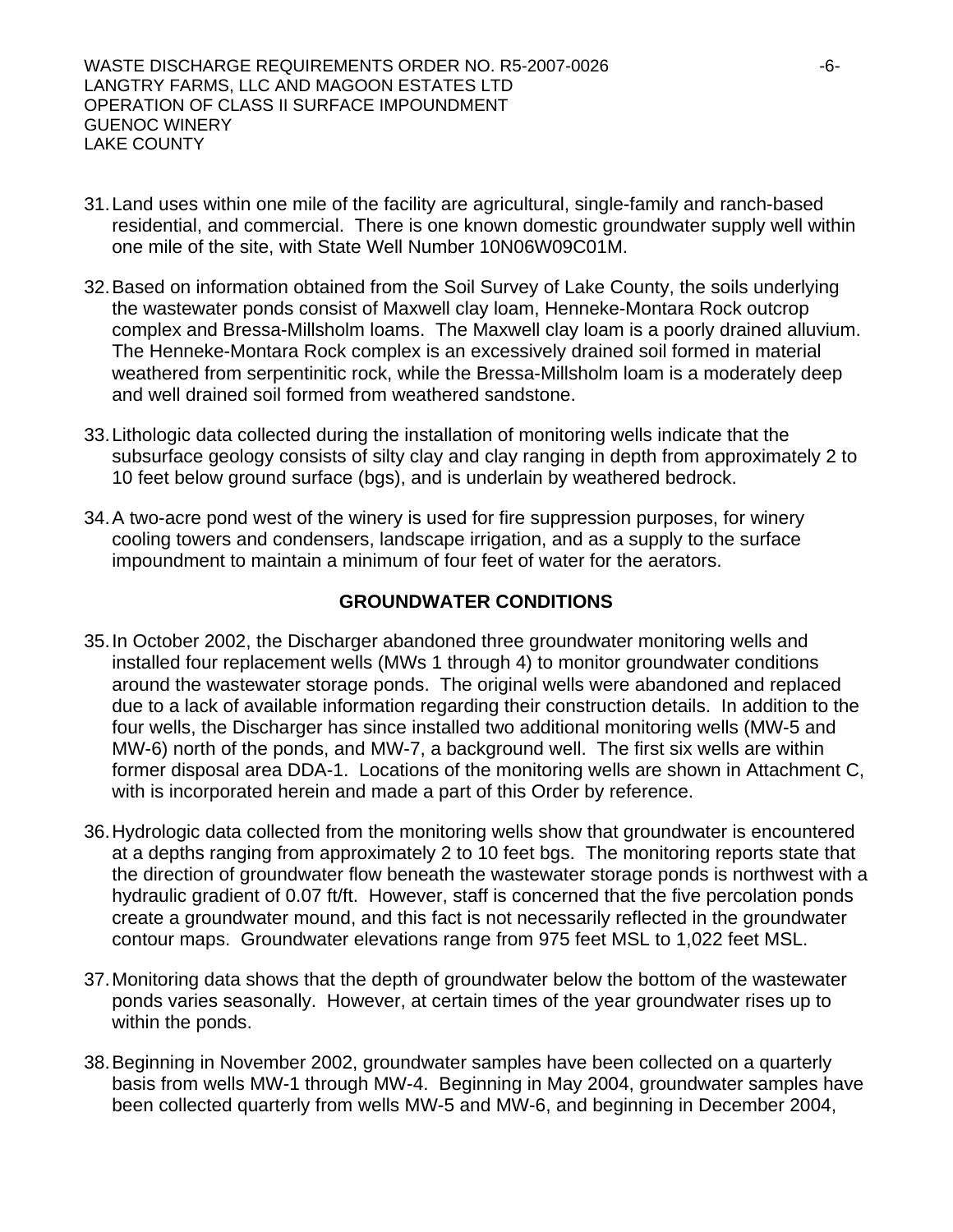groundwater samples have been collected quarterly from MW-7. Data from November 2002 through September 2006 for selected constituents are found in the table shown below.

As shown on Attachment C, wells MW-1 through MW-4 are assumed to be within the mound created by the evaporation/percolation ponds. Wells MW-5 and MW-6 are downgradient of the ponds, along the downgradient boundary of the former disposal area known as DDA-1. Well MW-7 is northwest and outside of DDA-1, and is to be considered the background groundwater monitoring well.

| Constituents                                                                                                                                                                                                                                                                                                                                                                                        | <b>Units</b>                   | $MW-1$         | $MW-2$                          | $MW-3$                                                        | $MW-4$         | $MW-5$                                                                       | $MW-6$                       | $MW-7^1$        |
|-----------------------------------------------------------------------------------------------------------------------------------------------------------------------------------------------------------------------------------------------------------------------------------------------------------------------------------------------------------------------------------------------------|--------------------------------|----------------|---------------------------------|---------------------------------------------------------------|----------------|------------------------------------------------------------------------------|------------------------------|-----------------|
| TDS.                                                                                                                                                                                                                                                                                                                                                                                                | mg/L                           | $160 - 250$    | $840 - 1300$                    | $430 - 930$                                                   | $460 - 660$    | $800 - 930$                                                                  | $470 - 740$                  | $270 - 490$     |
| Specific<br>Conductance                                                                                                                                                                                                                                                                                                                                                                             | $\mu$ mhos/cm                  | $134 - 500$    | $459 - 2490$                    | $192 - 1600$                                                  | $188 - 1174$   | $961 - 1495$                                                                 | 713-1027                     | $455 - 601$     |
| Magnesium                                                                                                                                                                                                                                                                                                                                                                                           | mg/L                           | $29 - 58$      | $200 - 290$                     | $98 - 1200$                                                   | $82 - 120$     | 160 – 190                                                                    | $65 - 99$                    | $28 - 37$       |
| Sodium                                                                                                                                                                                                                                                                                                                                                                                              | mg/L                           | $12 - 23$      | $31 - 79$                       | $9.7 - 100$                                                   | $6.0 - 9.0$    | $16 - 18$                                                                    | $34 - 45$                    | $16 - 86$       |
| Chloride                                                                                                                                                                                                                                                                                                                                                                                            | mg/L                           | $7.8 - 26$     | $120 - 220$                     | $6.3 - 160$                                                   | $7.9 - 18$     | $72 - 110$                                                                   | $12 - 130$                   | $5.6 - 16$      |
| рH                                                                                                                                                                                                                                                                                                                                                                                                  | pH units                       | $7.02 - 8.95$  | $7.06 - 7.85$                   | $6.98 - 8.59$                                                 | $6.78 - 7.53$  | $7.1 - 7.72$                                                                 | $7.10 - 7.82$                | $7.47 - 8.15$   |
| <b>TKN</b>                                                                                                                                                                                                                                                                                                                                                                                          | mg/L                           | $< 1.0 - 2.1$  | $< 1.0 - 25$                    | $< 1.0 - 2.1$                                                 | $< 1.0 - 3.5$  | $< 1.0 - 3.4$                                                                | $< 1.0 - 2.5$                | $< 1.0 - 2.4$   |
| Nitrate as N                                                                                                                                                                                                                                                                                                                                                                                        | mg/L                           | $< 0.2 - 0.54$ | $< 0.2 - 8.1$                   | $0.21 - 16$                                                   | $< 0.2 - 0.85$ | $4.1 - 7.0$                                                                  | $0.1 - 1.7$                  | $< 0.20 - 1.4$  |
| Sulfate as SO <sub>4</sub>                                                                                                                                                                                                                                                                                                                                                                          | mg/L                           | $8.1 - 16$     | $16 - 61$                       | $25 - 220$                                                    | $22 - 130$     | $24 - 68$                                                                    | $24 - 40$                    | $33 - 140$      |
| <b>Boron</b>                                                                                                                                                                                                                                                                                                                                                                                        | mg/L                           | $2.1 - 2.4$    | $0.34 - 0.66$                   | $0.20 - 0.53$                                                 | $0.91 - 1.4$   | $0.22 - 0.30$                                                                | $0.14 - 0.18$                | $< 0.05 - 0.33$ |
| <b>Iron</b><br>$\overline{A}$ $\overline{A}$ $\overline{A}$ $\overline{A}$ $\overline{A}$ $\overline{A}$ $\overline{A}$ $\overline{A}$ $\overline{A}$ $\overline{A}$ $\overline{A}$ $\overline{A}$ $\overline{A}$ $\overline{A}$ $\overline{A}$ $\overline{A}$ $\overline{A}$ $\overline{A}$ $\overline{A}$ $\overline{A}$ $\overline{A}$ $\overline{A}$ $\overline{A}$ $\overline{A}$ $\overline{$ | mg/L<br>add a format the Count | $< 0.1 - 6.7$  | $< 1.0 - 8.2$<br>$1 - 0.0041 -$ | $< 0.1 - 1.9$<br>a contra alcoho di Santia di Lancana della c | $< 0.1 - 12$   | $< 0.1 - 3.6$<br>at all a discussions and the state of a state of the state. | $< 0.1 - 34$<br>and the same | $< 0.1 - 4.1$   |

1 Sample results from the first monitoring event (December 2004) are not included in the table as subsequent data shows that these are outliers and not representative of true groundwater conditions (*i.e*, the December 2004 sampling event shows that specific conductance, sodium, TDS, chloride, and sulfate were detected at concentrations significantly higher than subsequent sampling events).

# **PROPOSED GROUNDWATER AND UNSATURATED ZONE MONITORING**

- 39. The Discharger proposes that detection monitoring will occur through groundwater monitoring using the existing wells (monitoring wells 1 through 4 and 7) shown on Attachment C.
- 40. The Discharger's proposed detection monitoring program for groundwater at the surface impoundment satisfies the requirements contained in Title 27*.*
- 41. The Discharger has proposed to monitor the vadose (unsaturated) zone using a pan lysimeter. While the pan lysimeter method cannot measure the unsaturated flow until the zone is sufficiently saturated to flow into the pan, the method does satisfy the requirements contained in Title 27.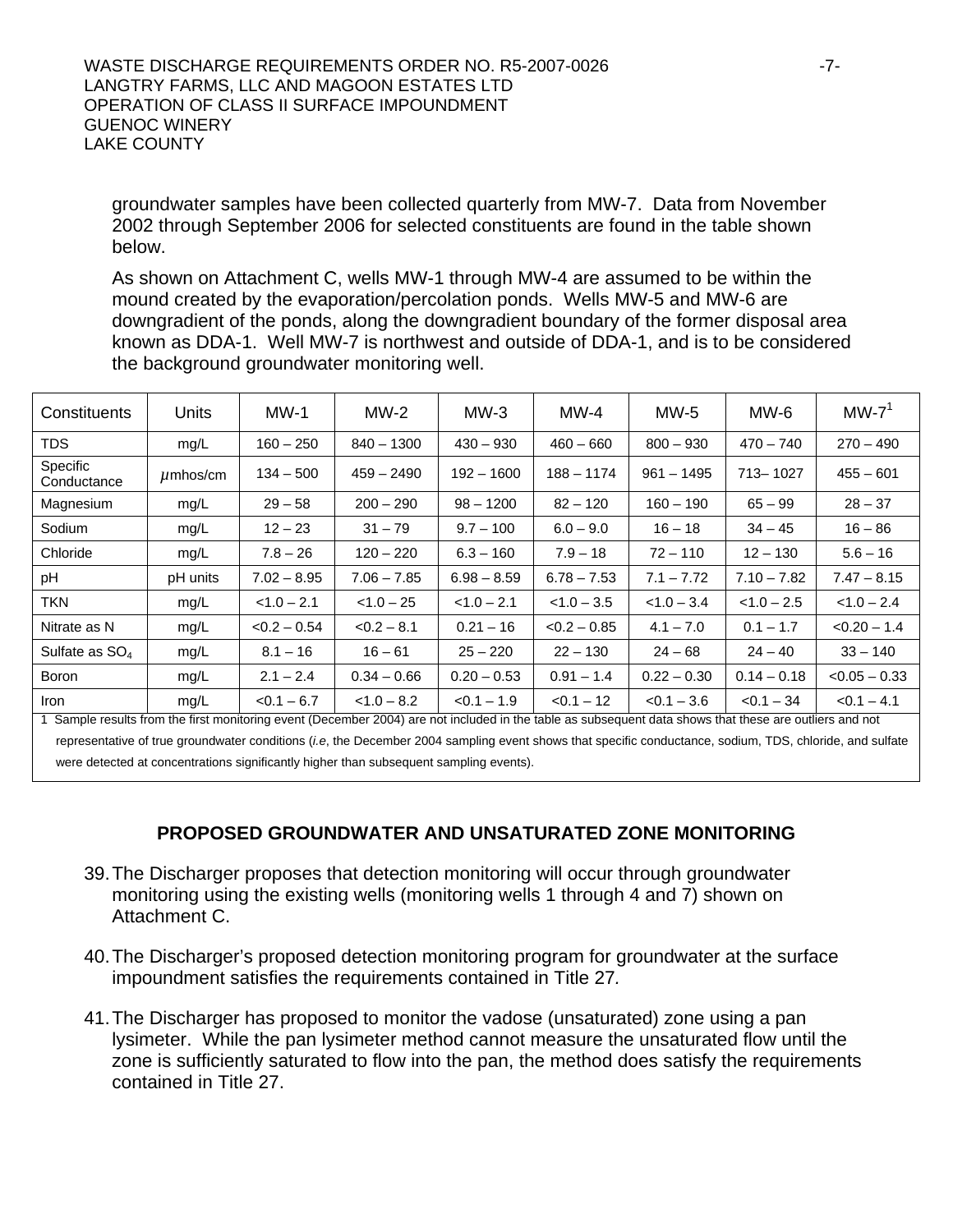# **DESIGN OF WASTE MANAGEMENT UNIT**

- 42. Title 27 §20240 states that waste management units shall be classified according to their ability to contain wastes, and that such classification shall consider the site-specific circumstances relating to the unit's ability to protect water quality.
- 43. The Discharger proposes an engineered alternative to the prescriptive liner requirements of Title 27 for the Class II Surface Impoundment. The engineered alternative consists of the following components from the top down:
	- a. A primary 60-mil-thick High Density Polyethylene (HDPE) geomembrane;
	- b. A geonet drainage layer, operating as a Leachate Collection and Removal System (LCRS);
	- c. A secondary 60-mil-thick HDPE geomembrane in lieu of the prescriptive clay liner;
	- d. A 4-inch gravel layer;
	- e. A 40-mil-thick, HDPE-lined pan lysimeter under the impoundment sump, for unsaturated zone monitoring; and
	- f. Compacted subgrade.
- 44. The Discharger proposes to construct the bottom of the impoundment with a 1% slope five feet above the highest anticipated groundwater elevation. In addition, the Discharger proposes to install a 4-inch gravel layer as a capillary break between the secondary liner and the compacted subgrade.
- <span id="page-7-0"></span>45. Section 20080(b) of Title 27 allows the Regional Water Board to consider the approval of an engineered alternative to the prescriptive standard. The Discharger has proposed an HDPE geomembrane in place of the prescribed clay for the secondary liner. In order to approve an engineered alternative in accordance with §20080(b), the Discharger must demonstrate the following:
	- a. The prescriptive design is unreasonably and unnecessarily burdensome and will cost substantially more than an alternative which will meet the criteria contained in §20080(b) [§20080(c)(1)], *or* would be impractical and would not promote attainment of applicable performance standards [§20080(c)(2)];
	- b. The proposed engineered alternative(s) provides protection against water quality impairment equivalent to the prescriptive standard in accordance with §20080(b)(2) of Title 27 [§20080(b)(2)(B)]; and
	- c. The proposed engineered alternative is consistent with the performance goal in accordance with §20310 of Title 27 [§20080(b)(2)(A)]. §20310 requires that Class II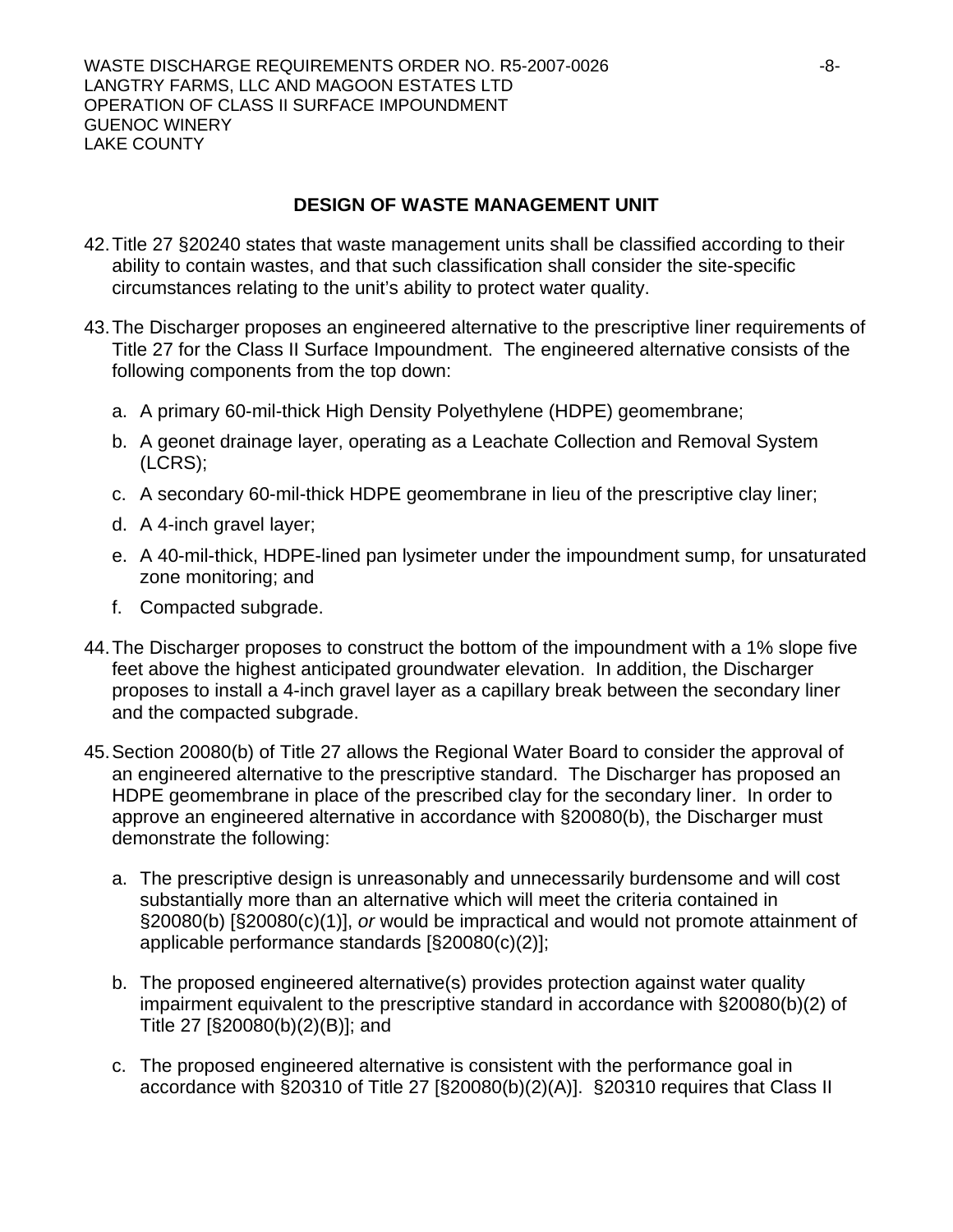units be designed and constructed to prevent migration of wastes from the units to adjacent geologic materials, groundwater, or surface water.

46. The Discharger has provided information to make the demonstrations described in Finding [45.](#page-7-0) In both the prescriptive and proposed engineered alternative liner configurations, liquid passing through a hole in the uppermost (primary) geomembrane enters the underlying drainage layer and flows to a leachate collection sump where the liquid is removed. Presence of liquid in the sump is an indication of a leak in the primary liner. In the prescriptive configuration, liquid entering the LCRS flows along the LCRS/clay interface toward the sump. Since the clay is absorptive to some degree, the movement of the liquid (particularly a small trickle) toward the sump is attenuated. With an HDPE geomembrane beneath the LCRS layer, the liquid is conveyed more efficiently, providing earlier detection of penetration of the primary liner.

Containment effectiveness is also improved with the proposed alternative system. Liquids collecting in the LCRS sump are pumped out, but as pumps are rarely able to remove all liquid, there is usually some liquid present in the sump even when the sump pump is operating properly. This constant hydraulic head will eventually penetrate the prescribed secondary clay liner, releasing liquid to the underlying soils, contrary to the performance goal to prevent migration of wastes from the unit. With the alternative configuration, the secondary HDPE geomembrane is essentially impermeable and, with proper construction quality assurance, provides superior containment effectiveness to the prescriptive liner system, particularly in the sump area. Improved containment provides increased assurance of prevention of migration of wastes from the surface impoundment and enhances protection against water quality impairment.

While the mechanical durability (puncture resistance) of the proposed alternative (HDPE) may be reduced from that of the thicker prescriptive clay liner, the increased efficiency of leachate conveyance and earlier detection of liner penetration through monitoring allow for prompt corrective action(s). To further address the potential for puncture of the secondary liner, the surface impoundment will be underlain by a pan lysimeter as part of the engineered alternative. This will provide early detection of leakage from any portion of the liner system.

The proposed engineered alternative provides improved protection against water quality impairment and prevention of migration of wastes from the surface impoundment as compared to the prescriptive liner, thereby complying with §20080(b)(2) of Title 27.

47. Section 13360(a)(1) of the California Water Code allows the Regional Water Board to specify the design, type of construction, and/or particular manner in which compliance must be met in waste discharge requirements or orders for the discharge of waste at solid waste disposal facilities.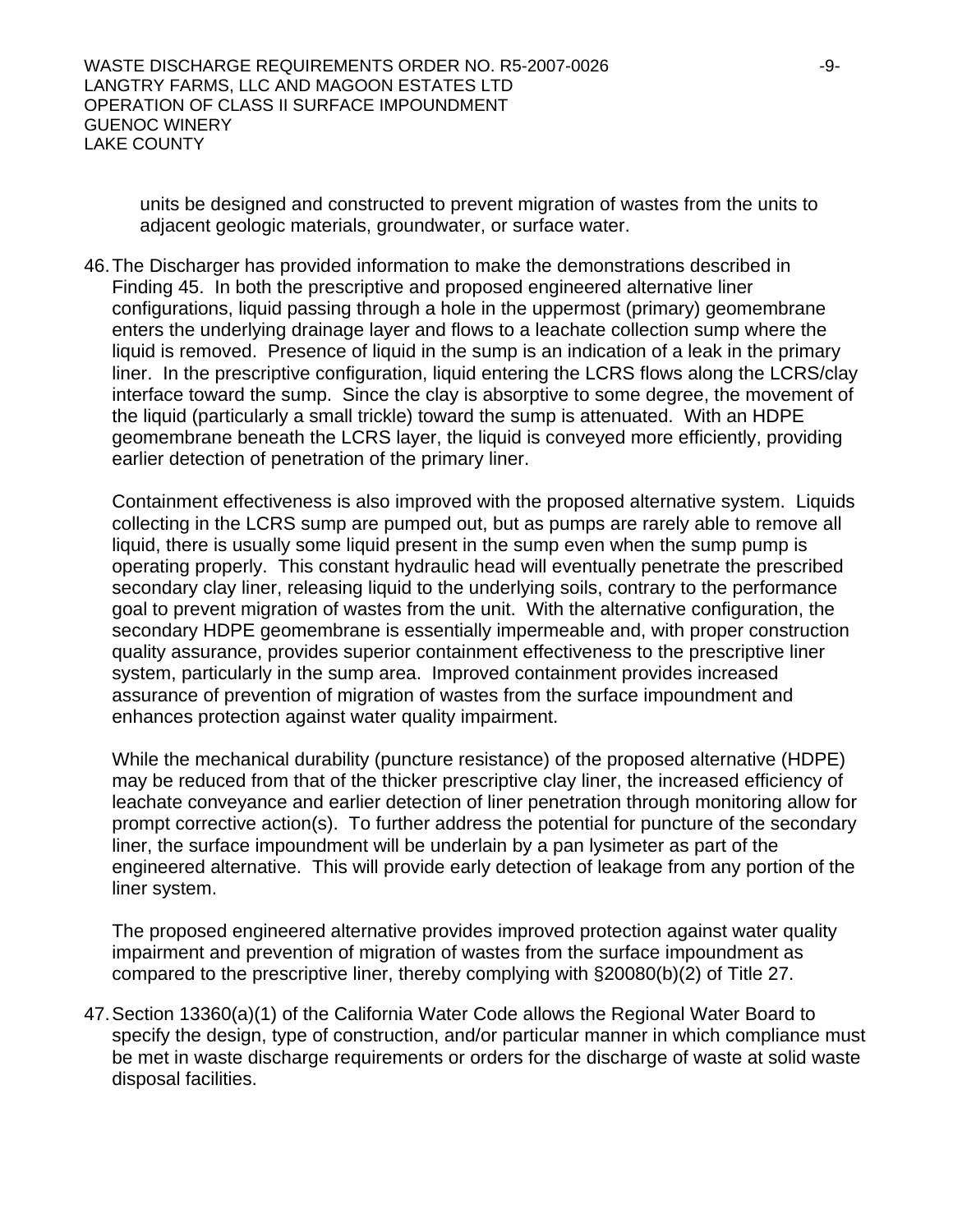- 48. The Discharger proposes a liner system which will be designed, constructed, and operated to prevent migration of wastes from the Unit to adjacent natural geologic materials, groundwater, or surface water during disposal operations and closure in accordance with the criteria set forth in Title 27 for a Class II waste management unit.
- <span id="page-9-0"></span>49. The Class II Surface Impoundment will be equipped with an on-demand aeration device. The Discharger proposes to maintain a minimum of four feet of water in the surface impoundment to allow the aerator to operate year-round. Clean irrigation water will be added to the pond whenever the level drops below four feet.
- 50. The proposed surface impoundment will be constructed with an estimated total (minus allowance for required two feet of freeboard) capacity of approximately 1.65 million gallons. Excluding the unavailable capacity described in Finding [49](#page-9-0), total available capacity will be approximately 1.35 million gallons.
- 51. Construction will proceed only after all applicable construction quality assurance plans have been approved.

# **CEQA AND OTHER CONSIDERATIONS**

- 52. The action to adopt waste discharge requirements for this existing facility is exempt from the provisions of the California Environmental Quality Act (CEQA), Public Resource Code §21000, *et seq*., and the CEQA guidelines, in accordance with Title 14, CCR, §15302.
- 53. This order implements:
	- a. The *Water Quality Control Plan for the Sacramento River and San Joaquin River Basin, Fourth Edition* and
	- b. The prescriptive standards and performance goals of Chapters 1 through 7, Subdivision 1, Division 2, Title 27 of the California Code of Regulations, effective 18 July 1997, and subsequent revisions.
- 54. Section 13267 of the California Water Code states, in part, "(a) *A regional board, in establishing…waste discharge requirements… may investigate the quality of any waters of the state within its region*" and "(*b) (1) In conducting an investigation…, the regional board may require that any person who has discharged, discharges, or is suspected of discharging, or who proposes to discharge within its region, or any citizen or domiciliary, or political agency or entity of this state who has discharged, discharges, or is suspected of discharging, or who proposes to discharge waste outside of its region that could affect the quality of waters of the state within its region shall furnish, under penalty of perjury, technical or monitoring program reports which the regional board requires. The burden, including costs, of these reports shall bear a reasonable relationship to the need for the reports and the benefits to be obtained from the reports. In requiring these reports, the*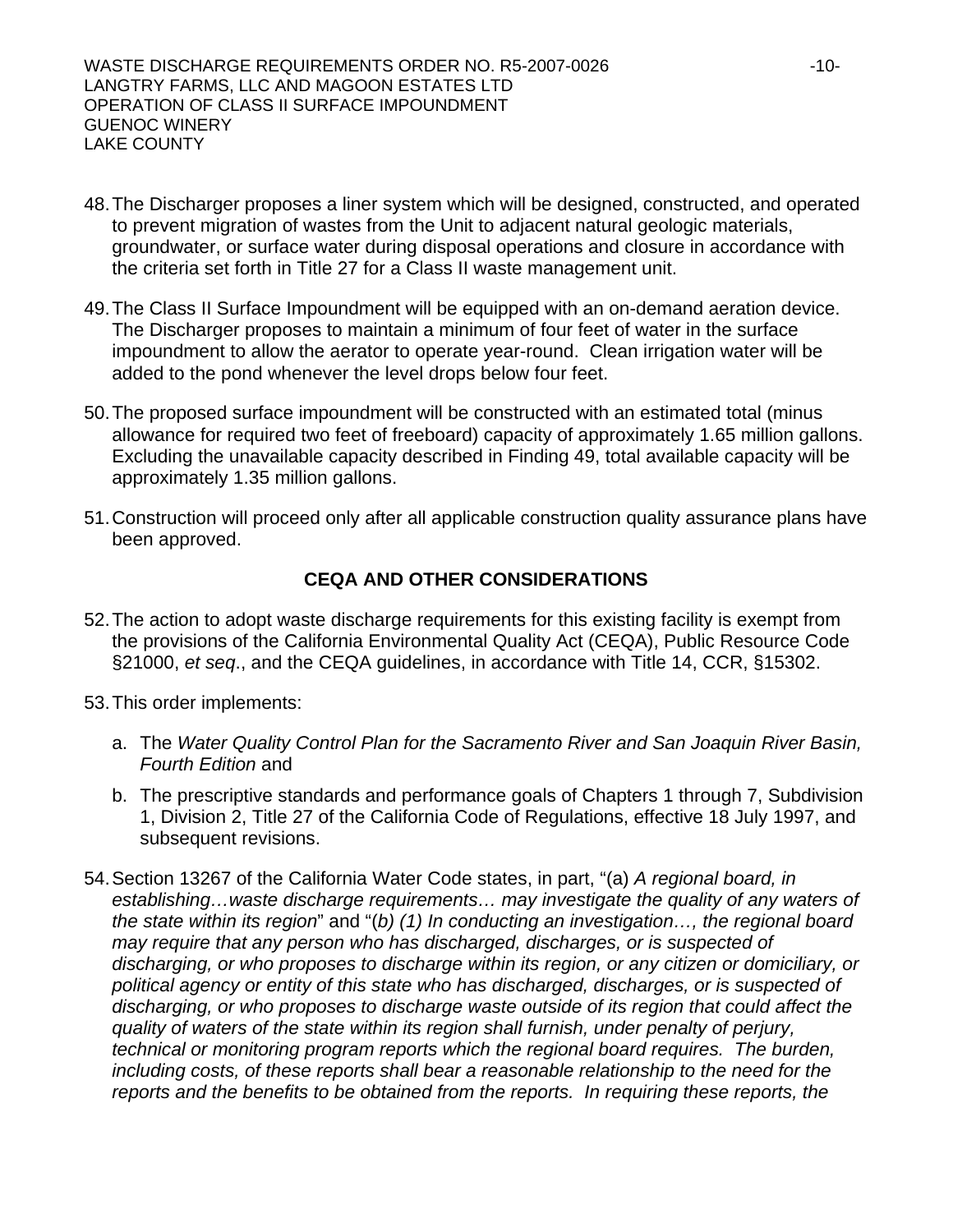*regional board shall provide the person with a written explanation with regard to the need*  for the reports, and shall identify evidence that supports requiring the person to provide the *reports*."

55. This Order requires the Discharger to conduct groundwater and other monitoring and includes a regular schedule of monitoring in the attached Monitoring and Reporting Program. The monitoring reports are necessary to evaluate impacts to waters of the state to assure protection of beneficial uses and compliance with Regional Board plans and policies, including Resolution 68-16; to assess compliance with this Order and water quality objectives; and to gather information to evaluate the need for additional limitations. Evidence in the record includes effluent monitoring data that indicates the presence of constituents that have degraded groundwater. The Discharger owns and operates the facility subject to this Order.

## **PROCEDURAL REQUIREMENTS**

- 56. All local agencies with jurisdiction to regulate land use, solid waste disposal, air pollution, and to protect public health have approved the use of this site for the discharges of waste to land stated herein.
- 57. The Regional Water Board notified the Discharger and interested agencies and persons of its intent to prescribe waste discharge requirements for this discharge, and has provided them with an opportunity for a public hearing and an opportunity to submit their written views and recommendations.
- 58. The Regional Water Board, in a public meeting, heard and considered all comments pertaining to the discharge.
- 59. Any person affected by this action of the Regional Water Board may petition the State Water Resources Control Board to review the action in accordance with Sections 2050 through 2068, Title 23, California Code of Regulations. The petition must be received by the State Water Resources Control Board, Office of Chief Counsel, P.O. Box 100, Sacramento, California 95812, within 30 days of the date of issuance of this Order. Copies of the laws and regulations applicable to the filing of a petition are available on the Internet at http://www.waterboards.ca.gov/water\_laws/index.html and will be provided on request.

**IT IS HEREBY ORDERED** that pursuant to Sections 13263 and 13267 of the California Water Code, Langtry Farms, Limited Liability Company, and Magoon Estates Limited, their agents, successors, and assigns, in order to meet the provisions of Division 7 of the California Water Code and the regulations adopted thereunder, shall comply with the following: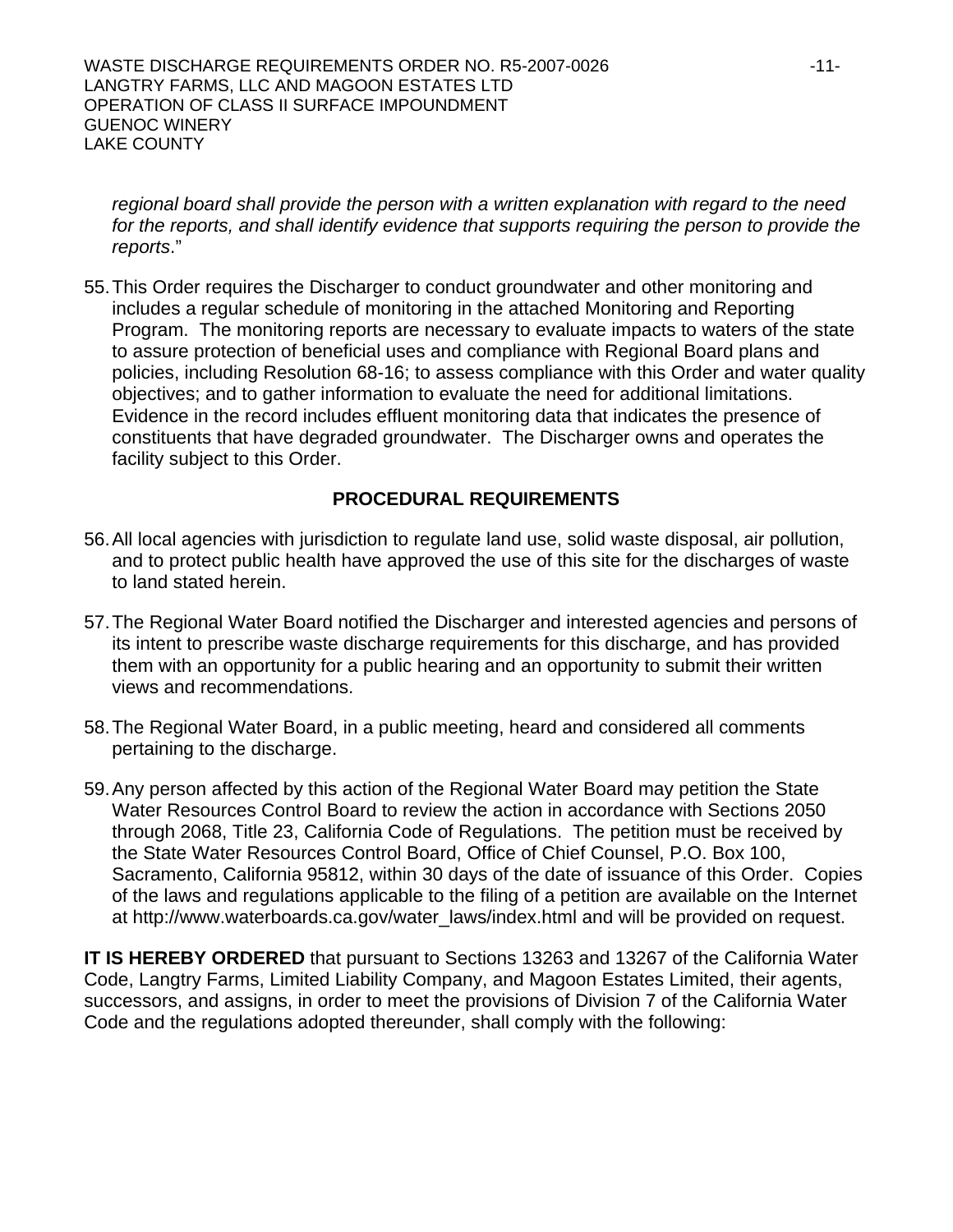# **A. PROHIBITIONS**

- 1. The discharge of 'hazardous waste' at this facility is prohibited. For the purposes of this Order, the terms 'hazardous waste' and 'designated waste' are as defined in Division 2 of Title 27 of the CCR.
- 2. The discharge of solid waste or liquid waste to surface waters or surface water drainage courses is prohibited.
- 3. The discharge of solid waste or liquid waste to groundwater is prohibited, except as authorized by Waste Discharge Requirements Order No. R5-2006-0037 and any successors, amendments, and revisions thereto.
- 4. Effective **1 July 2007**, the discharge of designated wastes outside of a waste management unit or to portions of a waste management unit not specifically designed for their containment is prohibited.
- 5. The discharge of domestic wastewater to the winery wastewater treatment system or surface impoundment is prohibited.
- 6. The disposal of water softener backwash brine to the surface impoundment is prohibited.

## <span id="page-11-0"></span>**B. DISCHARGE SPECIFICATIONS**

## **General Specifications**

- 1. Wastes shall only be discharged into, and shall be confined to, the waste management units (WMUs) specifically designed for their containment.
- 2. Prior to the discharge of waste to a WMU, all wells within 500 feet of the unit shall have sanitary seals or shall be properly abandoned. A record of the sealing and/or abandonment of such wells shall be sent to the Regional Water Board and to the State Department of Water Resources.
- <span id="page-11-1"></span>3. Objectionable odors originating at this facility shall not be perceivable beyond the limits of the property owned by the Discharger.
- 4. As a means of discerning compliance with Discharge Specification No. [B](#page-11-0).[3](#page-11-1), the dissolved oxygen content in the upper zone (one foot) of the surface impoundment shall not be less than 1.0 mg/L.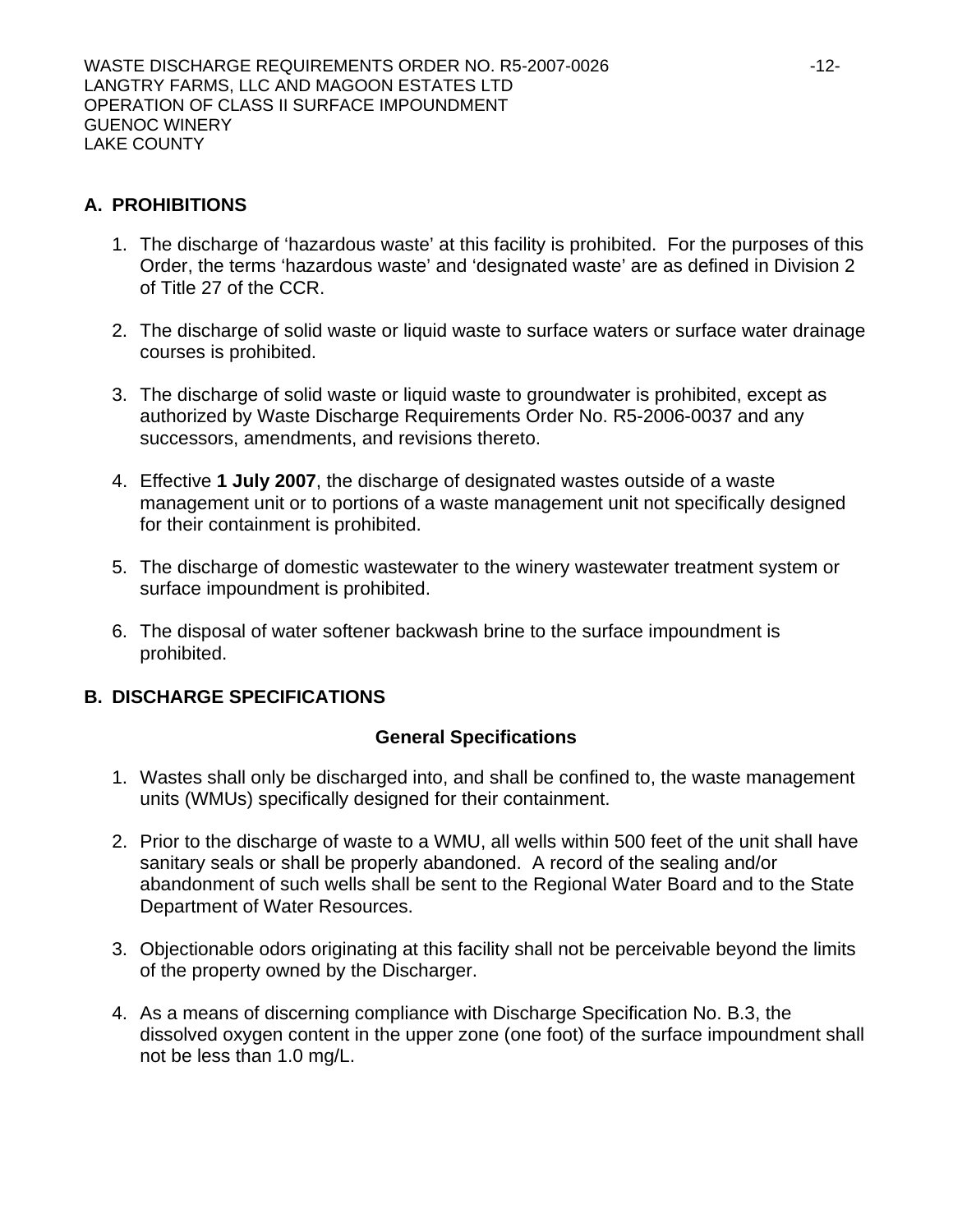- 5. The total annual discharge into the Class II Surface Impoundment shall not exceed 2.38 million gallons.
- 6. Leachate removed from the surface impoundment's LCRS shall be discharged to the impoundment.

# **Protection From Storm Events**

- 7. Waste management units shall be designed, constructed and operated to prevent inundation or washout due to flooding events with a 100-year return period.
- 8. Precipitation and drainage control systems shall be designed, constructed and maintained to accommodate the anticipated volume of precipitation and peak flows from surface runoff under 1,000-year, 24-hour precipitation conditions.
- 9. Annually, prior to the anticipated rainy season, any necessary erosion control measures shall be implemented, and any necessary construction, maintenance, or repairs of precipitation and drainage control facilities shall be completed to prevent erosion or flooding of the site.

# **C. DESIGN AND CONSTRUCTION SPECIFICATIONS**

- 1. The surface impoundment shall consist of the following from the top down:
	- a. A primary 60-mil-thick High Density Polyethylene (HDPE) geomembrane;
	- b. A geonet drainage layer, operating as a Leachate Collection and Removal System (LCRS);
	- c. A secondary 60-mil-thick HDPE geomembrane in lieu of the clay liner;
	- d. A 4-inch gravel layer;
	- e. A 40-mil-thick, HDPE-lined pan lysimeter under the impoundment sump, for unsaturated zone monitoring; and
	- f. Compacted subgrade.
- 2. The Discharger may propose changes to the liner system design prior to construction, provided that approved components are not eliminated, the engineering properties of the components are not substantially reduced, and the proposed liner system results in the protection of water quality equal to or greater than the design prescribed by Title 27 and this Order. The proposed changes may be made following approval by the Executive Officer. Substantive changes to the design require reevaluation as an engineered alternative and approval by the Regional Water Board.
- 3. The unsaturated zone monitoring system shall be capable of measuring both saturated and unsaturated flows that may occur as a result of a release from the waste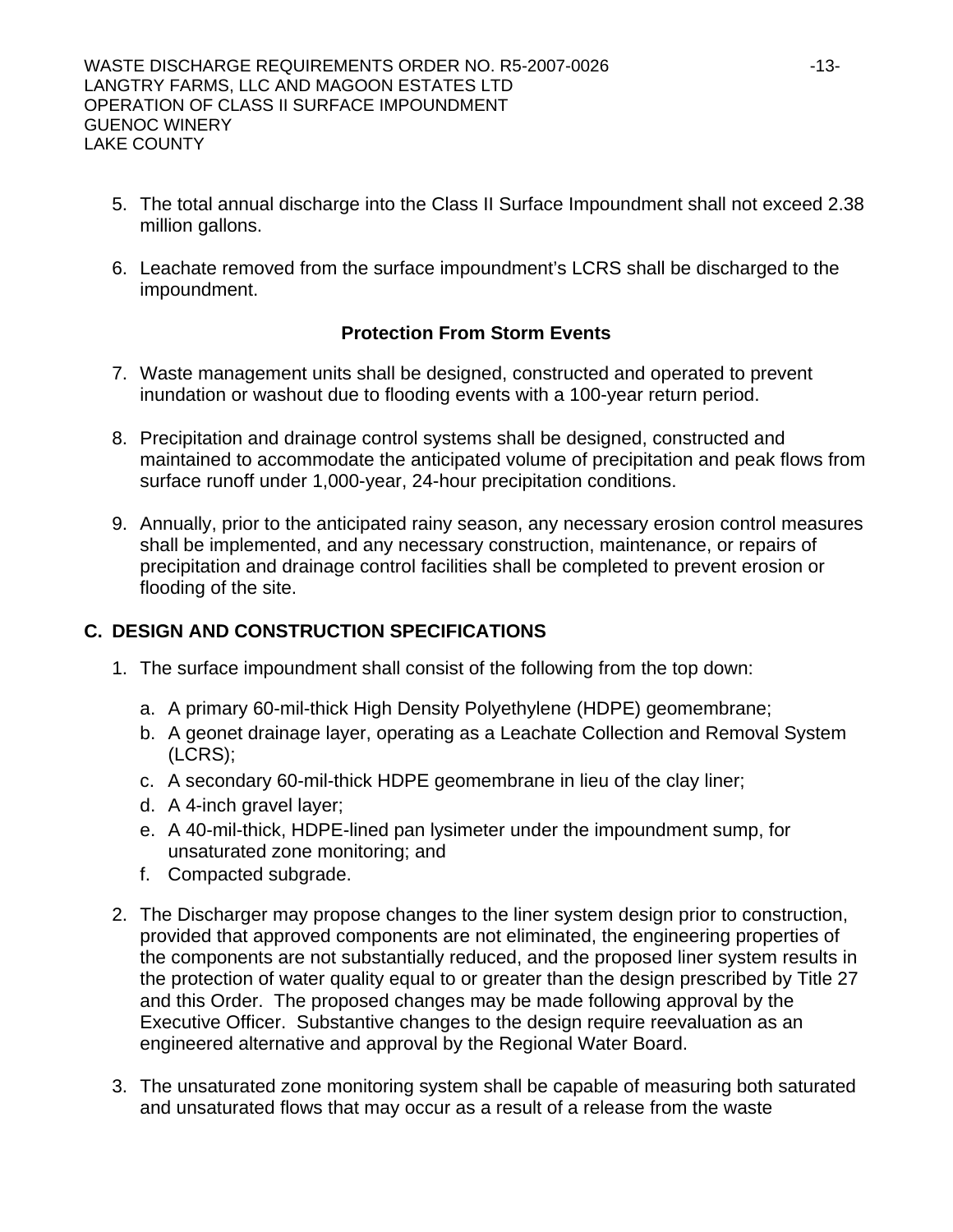management unit.

- 4. Surface impoundments shall be designed, constructed, and operated to maintain a freeboard of 2 feet plus the rainfall and leachate producted from a 1,000-year, 24-hour precipitation event or 2 feet plus the 100-year wet season precipitation, whichever is greater. At no time shall the freeboard of an impoundment be less than two feet.
- 5. Materials used to construct liners shall have appropriate physical and chemical properties to ensure containment of discharged wastes over the operating life, closure, and post-closure maintenance period of the surface impoundment.
- 6. Materials used to construct the LCRS shall have appropriate physical and chemical properties to ensure the required transmission of leachate over the life of the surface impoundment and the post-closure maintenance period.
- 7. The LCRS shall be designed, constructed, and maintained to collect twice the anticipated daily volume of leachate generated by each surface impoundment and to prevent the buildup of hydraulic head on the underlying liner at any time. The depth of the fluid in the one-foot deep LCRS sump shall be kept at the minimum needed for safe pump operation.
- 8. The LCRS shall be designed and operated to function without clogging through the scheduled closure of the surface impoundment. The surface impoundment shall be equipped to facilitate annual testing to demonstrate proper operation as required by §20340(d) of Title 27.
- 9. Any direct-line discharge to a surface impoundment shall have fail-safe equipment or operating procedures to prevent overfilling.
- 10. The surface impoundment shall be designed, constructed, and maintained to prevent scouring and/or erosion of the liners and other containment features at points of discharge to the impoundment and by wave action at the water line.

# **D. DETECTION MONITORING SPECIFICATIONS**

1. If leachate generation by a surface impoundment to the LCRS exceeds 300 gallons per acre per day, the Discharger shall submit (within 72 hours) and implement a leakage response plan to restore the hydraulic integrity of the uppermost liner.

In addition, leachate generation by a surface impoundment to the LCRS shall in no case exceed design capacity of the LCRS, including the pumping system. If leachate generation exceeds this value, then the Discharger shall immediately cease the discharge of waste, excluding leachate, to the impoundment and shall notify the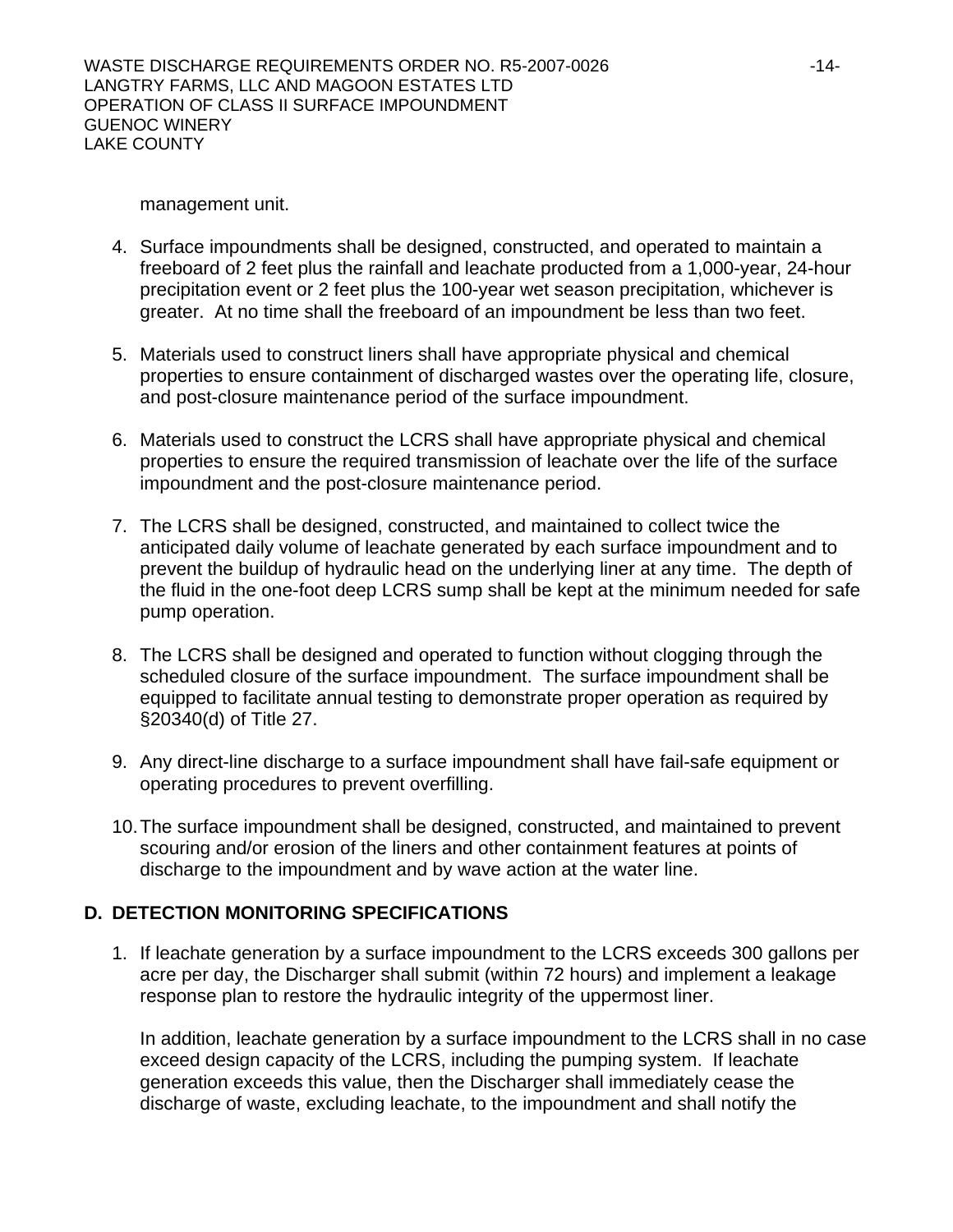Regional Water Board in writing within 72 hours. Notification shall include a timetable for remedial action to repair the upper liner of the impoundment or other action necessary to reduce leachate production.

- 2. If leachate is detected in the vadose zone monitoring system of a surface impoundment indicating a leak in the containment structures the Discharger shall:
	- a. immediately cease discharge of waste, excluding leachate to the surface impoundment until the leaks can be found and repaired,
	- b. report to the Regional Water Board within 72 hours that the containment structures have failed,
	- c. submit written notification of the release to the Regional Water Board within seven days, the notification should include a time schedule to repair the containment structures, and
	- d. discharge of wastes to the surface impoundment will not resume until the Regional Water Board has determined that repairs to the liners are complete and there is no further threat to water quality.

## **E. SOLIDS DISPOSAL**

- 1. Solids that accumulate in the surface impoundment shall be periodically removed to maintain minimum freeboard requirements and to maintain sufficient capacity for surface impoundment leachate and for the discharge of wastes. Sludge and solids removal shall be accomplished in a manner that ensures the continued integrity of liners and leachate collection systems. Sludge shall be hauled by an authorized carrier.
- 2. Solids that accumulate in the surface impoundments shall be periodically removed to maintain minimum freeboard requirements and to maintain sufficient capacity for surface impoundment leachate and for the discharge of wastes. Prior to removal and disposal of these solids, sufficient samples shall be taken for their characterization and classification pursuant to Article 2, Subchapter 2, Chapter 3, Division 2 of Title 27 CCR. The rationale for the sampling protocol used, the results of this sampling, and a rationale for classification of the solids and proposed disposal alternative shall be submitted to Regional Water Board staff for review.
- 3. Any proposed change in solids use or disposal practice from a previously approved practice shall be reported at least 90 days in advance of the change.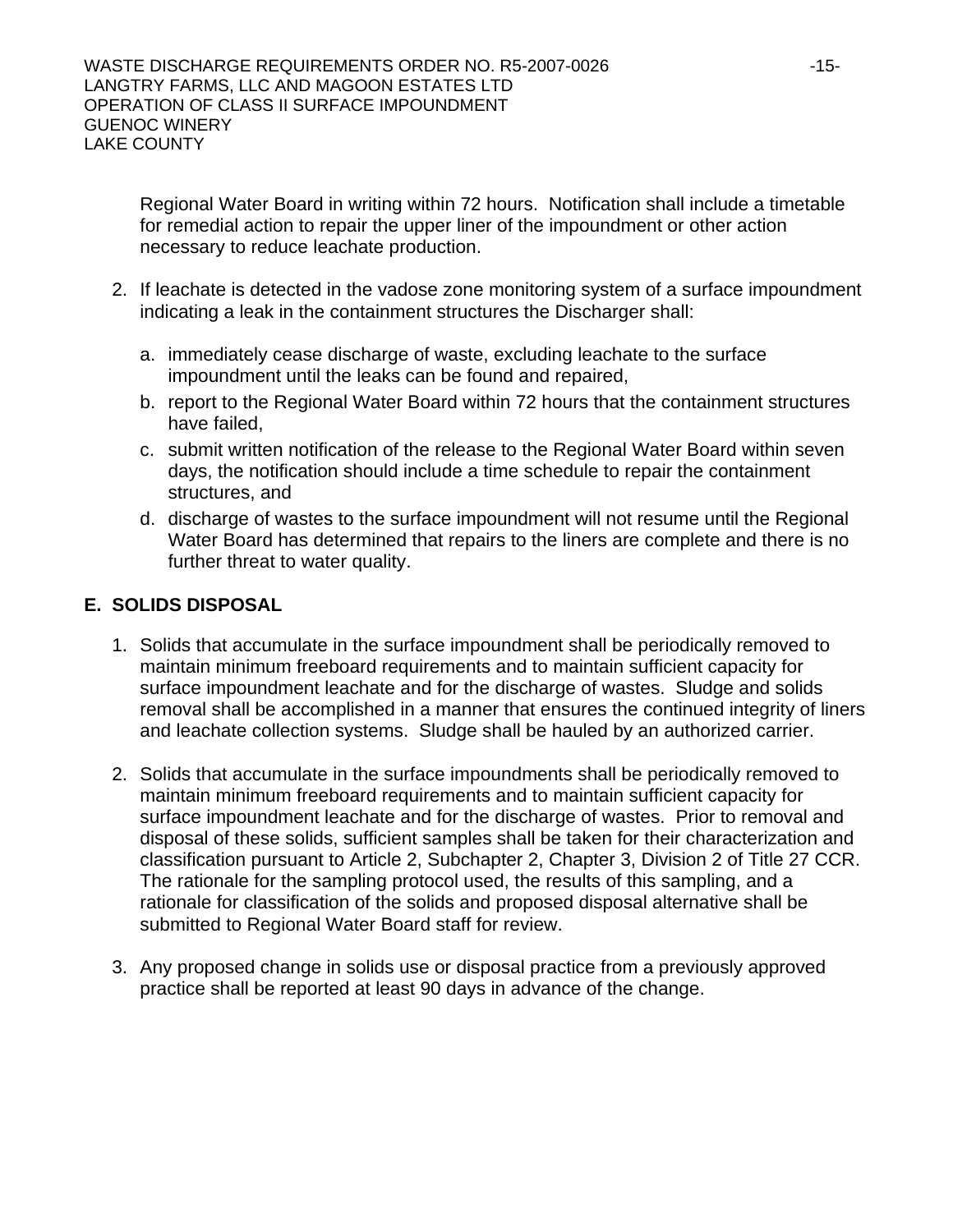# **F. CLASS II SURFACE IMPOUNDMENT CLOSURE**

- 1. The closure of each surface impoundment shall be under the direct supervision of a California registered civil engineer or certified engineering geologist.
- <span id="page-15-2"></span>2. At closure of the surface impoundment, all residual wastes, including liquids, sludges, precipitates, settled solids, and liner materials and adjacent natural geologic materials contaminated by wastes, shall be completely removed and discharged to a waste management unit approved by Regional Water Board staff. If after reasonable attempts, the Discharger demonstrates the removal of all remaining contamination is infeasible, the impoundment shall be closed as a landfill.

# **G. WATER QUALITY PROTECTION STANDARDS**

The concentrations of Constituents of Concern in waters passing through the Point of Compliance, as indicated by water quality at groundwater monitoring points, shall not exceed the Concentration Limits established pursuant to Monitoring and Reporting Program No. R5-2007-0026 at the monitoring points specified therein.

## <span id="page-15-1"></span><span id="page-15-0"></span>**H. FINANCIAL ASSURANCE**

- 1. **By 5 April 2007**, the Discharger shall submit detailed cost estimates and a demonstration of assurances of financial responsibility for initiating and completing corrective action for all known or reasonably foreseeable releases from the waste management unit. The Discharger shall provide the assurances of financial responsibility to the Regional Water Board as required by Title 27 CCR, Division 2, Subdivision 1, Chapter 6. The assurances of financial responsibility shall provide that funds for corrective action shall be available to the Regional Water Board upon the issuance of any order under California Water Code, Division 7, Chapter 5. The financial assurance fund for corrective action shall be established **prior to discharging waste to the surface impoundment**.
- 2. **By 5 April 2007**, the Discharger shall submit detailed cost estimates and a demonstration of assurances of financial responsibility to ensure closure of each waste management unit in accordance with its approved closure plan. The Discharger shall provide the assurances of financial responsibility to the Regional Water Board as required by Title 27 CCR, Division 2, Subdivision 1, Chapter 6. The assurances of financial responsibility shall provide that funds for closure shall be available to the Regional Water Board upon the issuance of any order under California Water Code, Division 7, Chapter 5. The financial assurance fund for closure shall be established **prior to discharging waste to the surface impoundment**.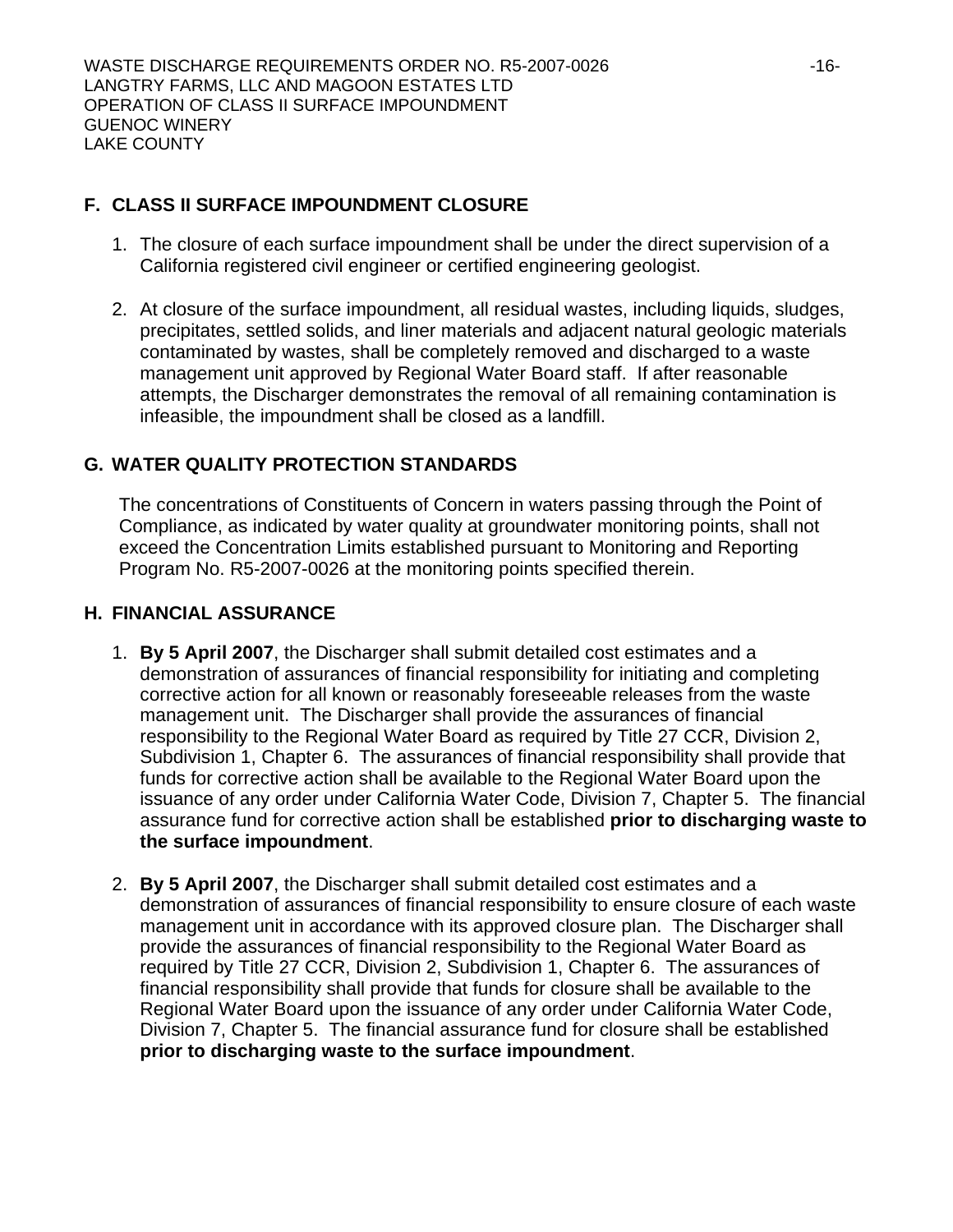3. The Discharger shall, by **30 April each year**, adjust the costs required by Financial Assurance [H.](#page-15-0)[1](#page-15-1) and [H](#page-15-0).2 to account for inflation and any changes in facility design, construction, or operation, and submit the adjusted costs to the Regional Water Board.

## <span id="page-16-0"></span>**I. PROVISIONS**

- 1. The Discharger shall comply with the Standard Provisions and Reporting Requirements for Discharges Regulated by Title 27, dated September 2003, which are hereby incorporated into this Order. The Standard Provisions and Reporting Requirements contain important provisions and requirements with which the Discharger must comply. A violation of any of the Standard Provisions and Reporting Requirements is a violation of these waste discharge requirements.
- 2. The Discharger shall comply with Monitoring and Reporting Program No. R5-2007-0026, which is attached to and made part of this Order. This compliance includes, but is not limited to, maintenance of waste containment facilities and precipitation and drainage controls and monitoring groundwater, the unsaturated zone, and surface waters throughout the active life of the waste management units and the post-closure maintenance period. A violation of Monitoring and Reporting Program No. R5-2007-0026 is a violation of these waste discharge requirements.
- <span id="page-16-1"></span>3. All technical reports required herein that involve planning, investigation, evaluation, or design, or other work requiring interpretation and proper application of engineering or geologic sciences, shall be prepared by or under the direction of persons registered to practice in California pursuant to California Business and Professions Code sections 6735, 7835, and 7835.1. As required by these laws, completed technical reports must bear the signature(s) and seal(s) of the registered professional(s) in a manner such that all work can be clearly attributed to the professional responsible for the work.
- 4. **By 20 April 2007**, the Discharger shall submit a comprehensive technical report in accordance with §20415(e)(7) of Title 27, proposing data analysis methods to establish Water Quality Protection Standards and background groundwater quality. The report shall consider actions proposed in the Engineering Feasibility Study and Correction Action Plan required by CDO No. R5-2006-0038. The specifications for the proposed data analysis methods shall include a detailed description of the criteria to be used for determining measurably significant evident of any release from the surface impoundment and for determining compliance with Water Quality Protection Standards. The Discharger shall submit a report containing the following:
	- a. background groundwater characterization in accordance with §20415(e)(6) of Title 27,
	- b. data analysis methods to determine measurably significant evidence of any release from the surface impoundment, in accordance with §20415(e)(7) of Title 27,and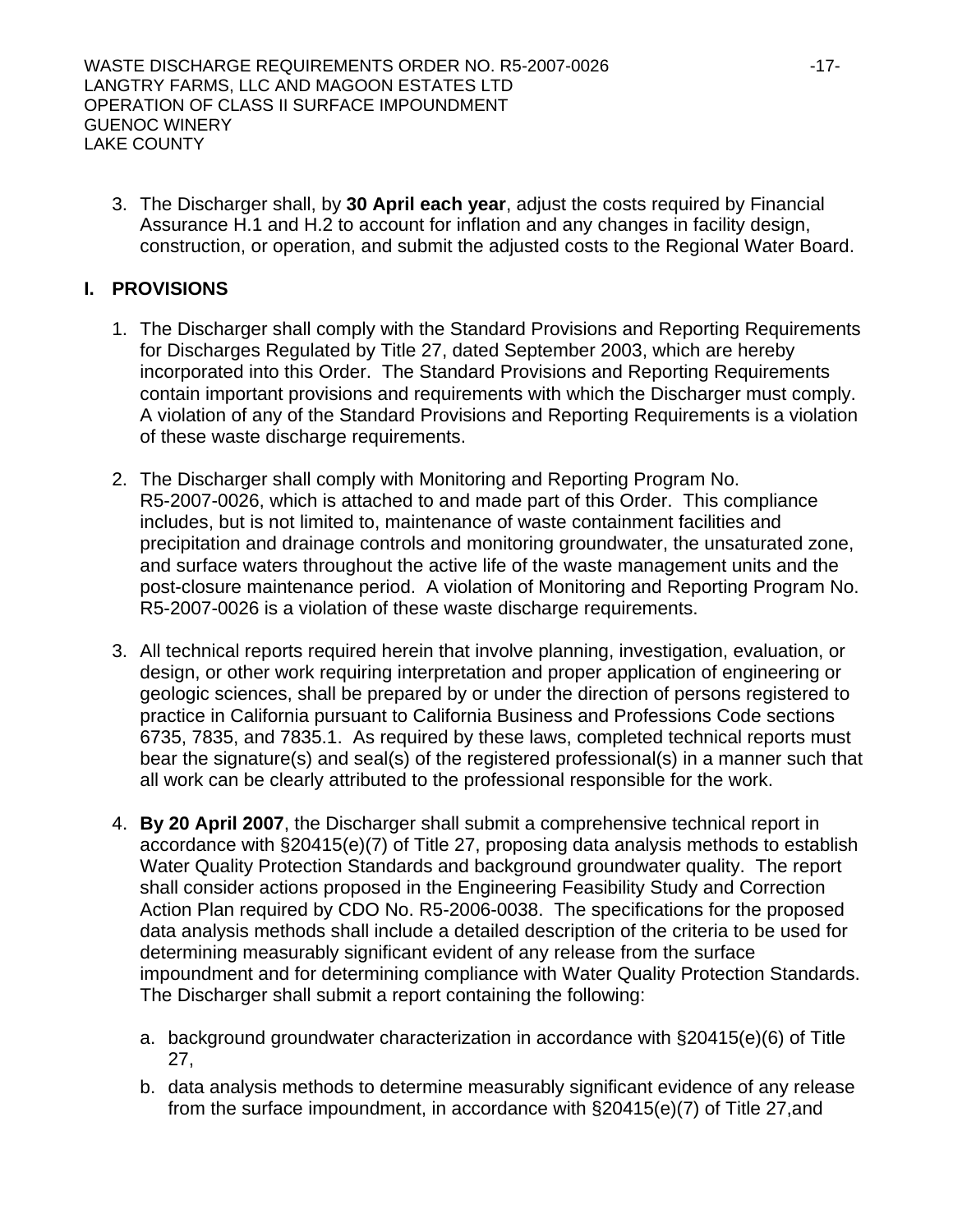- c. an initial Water Quality Protection Standard (WQPS), including all the items outlined in Section C of MRP Order No. R5-2007-0026.
- 5. **By 20 April 2007**, the Discharger shall sample and analyze the soil underlying the proposed surface impoundment for general minerals and other constituents of concern. Samples shall be analyzed by a waste extraction test using de-ionized water pursuant to §66700 of Title 22 of the California Code of Regulations, or acceptable alternative. A report on the results of the analyses and a workplan for addressing soils containing concentrations of constituents at levels that pose a threat to water quality shall be submitted to Regional Water Board staff for review and approval. The results report and workplan may be combined with the Correction Action Plan required by Cease and Desist Order R5-2006-0038.
- 6. **By 20 April 2007**, the Discharger shall submit final construction plans, a design report, and a construction quality assurance (CQA) plan for the surface impoundment. The final design plan shall include provisions for annual LCRS testing, include the design capacity of the LCRS, and shall show that the bottom of the impoundment will be constructed at least five feet above the highest anticipated groundwater elevation in accordance with §20240 of Title 27. The CQA plan shall include the requirements of §§20323 and 20324 of Title 27. This report shall be submitted pursuant to Section 13267 of the California Water Code and shall be prepared by a registered professional, as described in Provision [I](#page-16-0)[.3](#page-16-1).
- 7. **By 31 May 2007**, the Discharger shall submit an Operations Plan consistent with requirements in Title 27 §20375 (a, b, and f) to be enacted once discharge to the surface impoundment begins. As part of the Operations Plan, a weekly inspection shall be made of the surface impoundment and shall include:
	- a. a visual inspection of the liner will be conducted;
	- b. the LCRS pumps will be inspected and cycled to ensure their operation, additionally, the number of automatic cycles per week will be recorded and an estimated volume of discharge from the LCRS will be recorded; and,
	- c. a contingency plan will be enacted if the inspection reveals damage to the surface impoundment or ancillary features.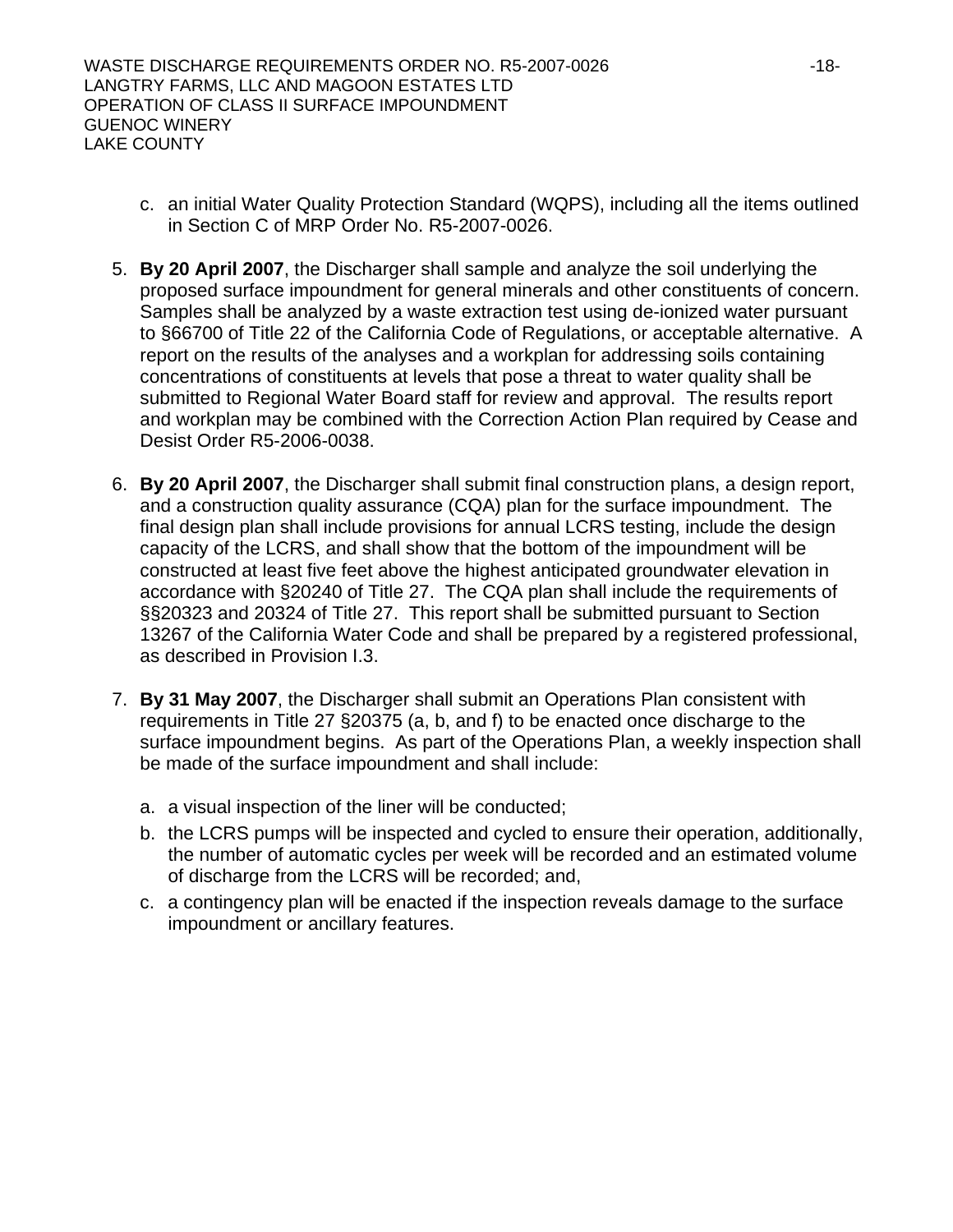- 8. **By 15 July 2007**, a final Construction Quality Assurance Plan shall be submitted. The Plan shall be in accordance with §20324 of Title 27 and shall demonstrate that the surface impoundment was constructed in accordance with the approved construction plans. This report shall be submitted pursuant to Section 13267 of the California Water Code and shall be prepared by a registered professional, as described in Provision [I](#page-16-0).[3](#page-16-1).
- 9. **By 31 August 2007**, the Discharger shall submit the professionally surveyed bottom elevations of the constructed surface impoundment. This report shall be submitted pursuant to Section 13267 of the California Water Code and shall be prepared by a registered professional, as described in Provision [I](#page-16-0)[.3](#page-16-1).
- 10. The Discharger shall maintain legible records of the volume and type of waste discharged to and from the surface impoundment and the manner of the discharge. Such records shall be maintained at the facility until the beginning of the post-closure maintenance period. These records shall be available for review by representatives of the Regional Water Board and of the State Water Resources Control Board; copies of these records shall be sent to the Regional Water Board.
- 11. If the Discharger demonstrates that the removal of all remaining contamination is infeasible and the surface impoundment is closed as a landfill in accordance with Provision F[.2,](#page-15-2) the Discharger shall provide proof to the Regional Water Board **within sixty days after completing final closure of the surface impoundment** that the deed to the surface impoundment facility property, or some other instrument that is normally examined during title search, has been modified to include, in perpetuity, a notation to any potential purchaser of the property stating that:
	- a. the parcel has been used for disposal of liquid wastes;
	- b. land use options for the parcel are restricted in accordance with the post-closure land uses set forth in the post-closure plan and in WDRs for the surface impoundment; and
	- c. in the event that the Discharger defaults on carrying out either the post-closure maintenance plan or any corrective action needed to address a release, then the responsibility for carrying out such work falls to the property owner.
- 12. In the event of any change in ownership of this waste management facility, the Discharger shall notify the succeeding owner or operator in writing of the existence of this Order. A copy of that notification shall be sent to the Regional Water Board.
- 13. The Regional Water Board will review this Order periodically and may revise requirements when necessary.
- 14. This Order shall take effect upon the date of adoption.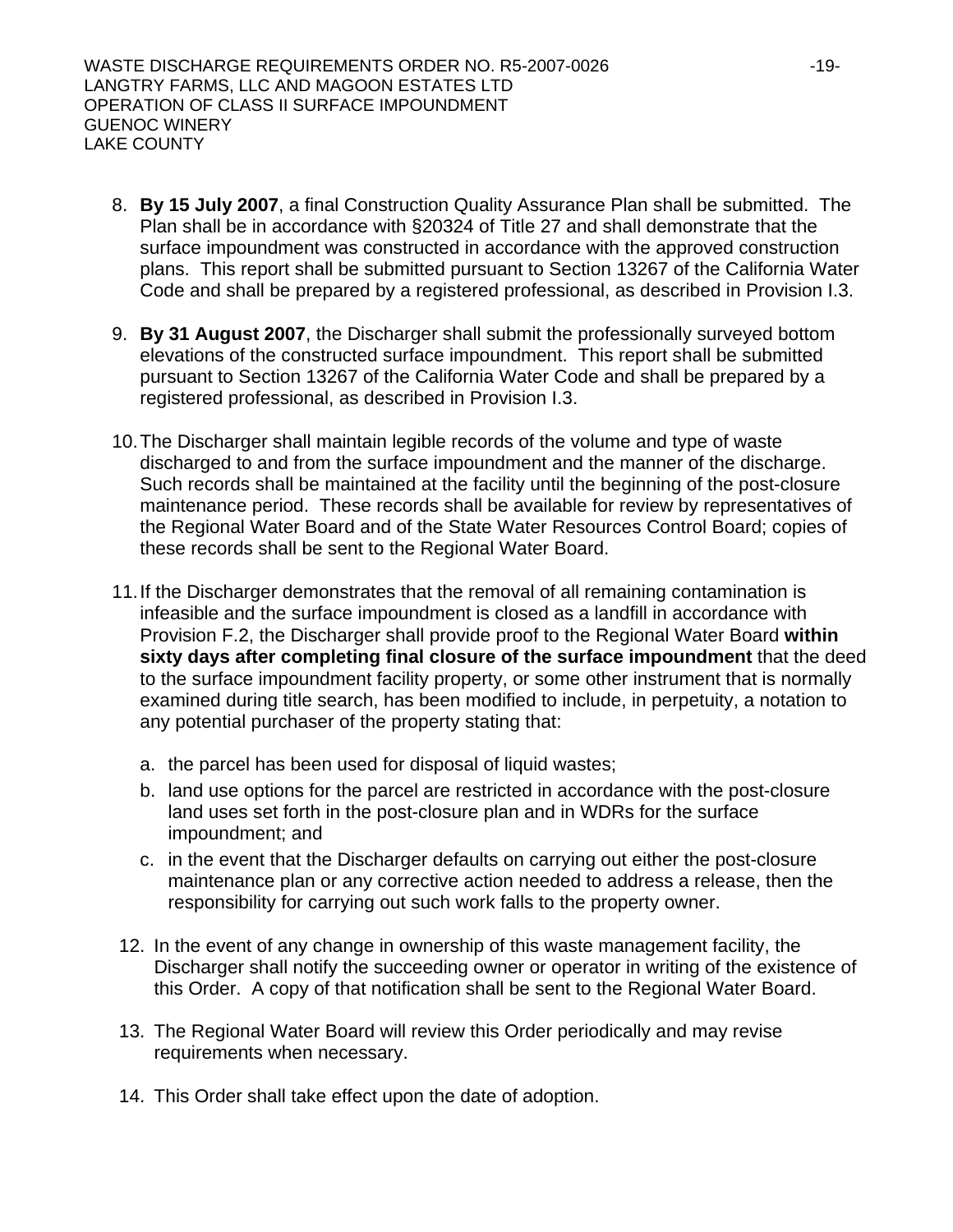15. The Discharger shall comply with the reporting requirements specified in this Order, in Monitoring and Reporting Program Order No. R5-2007-0026 and in the Standard Provisions and Reporting Requirements dated September 2003.

I, Pamela C. Creedon, Executive Officer, do hereby certify the foregoing is a full, true and correct copy of an Order adopted by the California Regional Water Quality Control Board, Central Valley Region, on 16 March 2007.

PAMELA C. CREEDON, Executive Officer

**Attachments**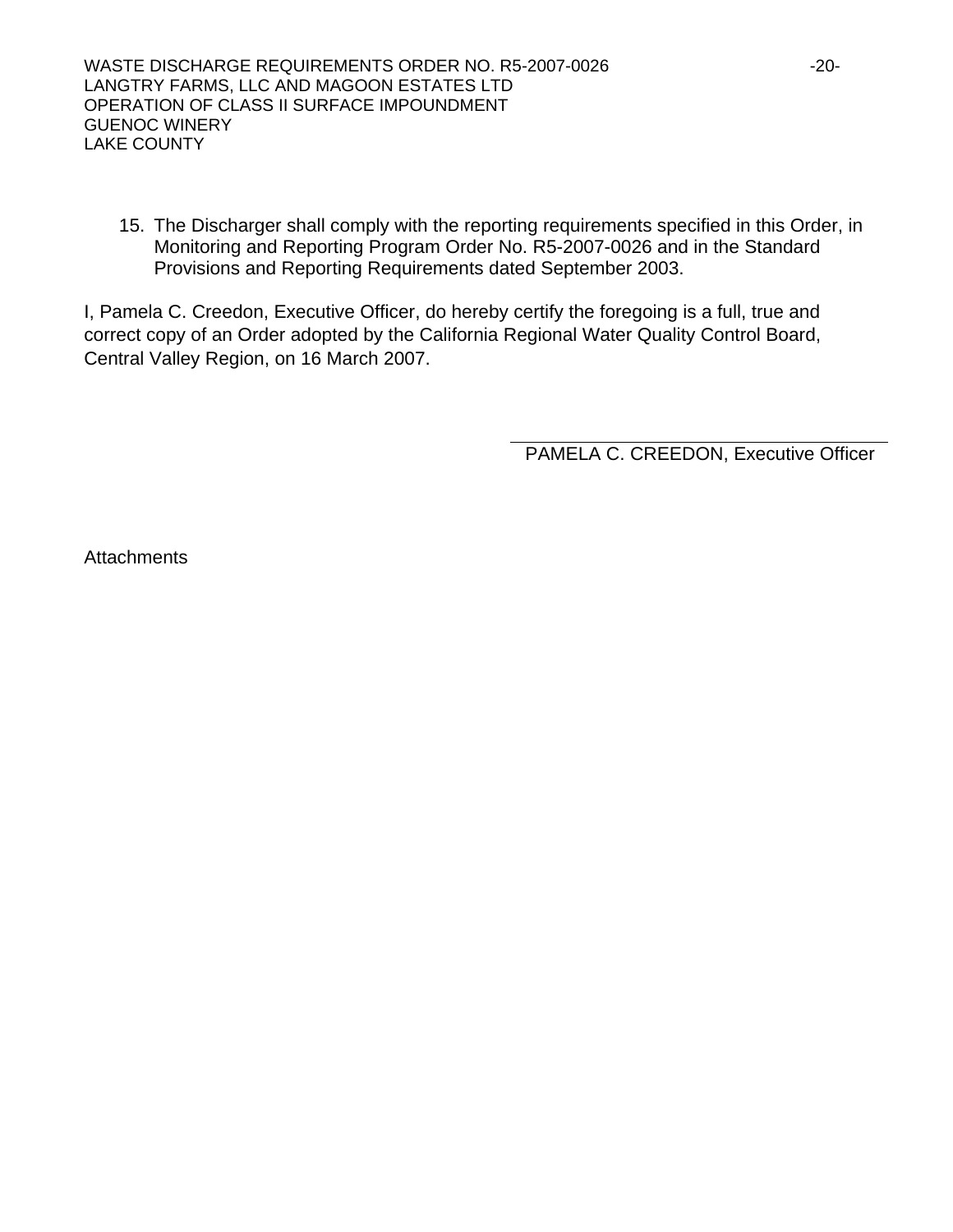# CALIFORNIA REGIONAL WATER QUALITY CONTROL BOARD CENTRAL VALLEY REGION

# MONITORING AND REPORTING PROGRAM NO. R5-2007-0026 FOR LANGTRY FARMS, LIMITED LIABILITY COMPANY AND MAGOON ESTATES LIMITED FOR OPERATION OF CLASS II SURFACE IMPOUNDMENT

GUENOC WINERY LAKE COUNTY

Compliance with this Monitoring and Reporting Program, and with the companion Standard Provisions and Reporting Requirements, is ordered by Waste Discharge Requirements Order No. R5-2007-0026 (WDRs). Failure to comply with this Program, or with the Standard Provisions and Reporting Requirements dated September 2003, constitutes noncompliance with the WDRs and with the California Water Code, which can result in the imposition of civil monetary liability.

# **A. REPORTING**

The Discharger shall report monitoring data and information as required in this Monitoring and Reporting Program and as required in the Standard Provisions and Reporting Requirements. Reports which do not comply with the required format will be **REJECTED** and the Discharger shall be deemed to be in noncompliance with the WDRs. In reporting the monitoring data required by this program, the Discharger shall arrange the data in tabular form so that the date, the constituents, the concentrations, and the units are readily discernible. The data shall be summarized in such a manner so as to illustrate clearly the compliance with waste discharge requirements or the lack thereof. Historical and current monitoring data shall be graphed at least once annually. Graphs for the same constituent shall be plotted at the same scale to facilitate visual comparison of monitoring data. A short discussion of the monitoring results, including notations of any water quality violations shall precede the tabular summaries. Data shall also be submitted in an acceptable digital format.

Method detection limits and practical quantitation limits shall be reported. All peaks shall be reported, including those which cannot be quantified and/or specifically identified. Field and laboratory tests shall be reported in the quarterly monitoring reports. The results of any monitoring done more frequently than required at the locations specified herein shall be reported to the Regional Water Board.

A portion of the monitoring required herein is also required by Monitoring and Reporting Program No. R5-2006-0037. To the extent that there is overlap between the monitoring requirements of this Monitoring and Reporting Program and those contained in Monitoring and Reporting Program No. R5-2006-0037, the monitoring need not be duplicated. However, separate monitoring reports must be submitted to comply with each of the Monitoring and Reporting Programs.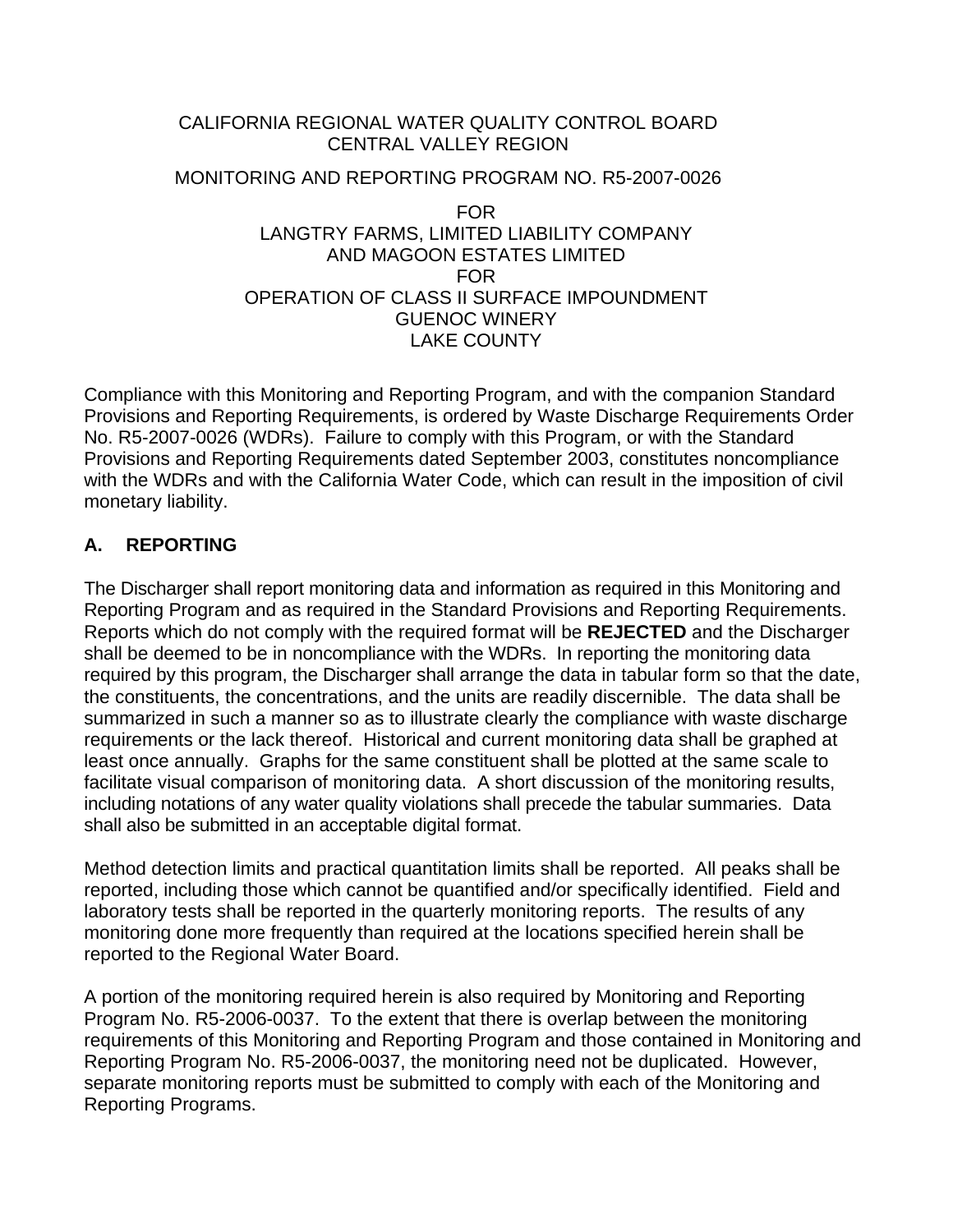As required by the California Business and Professions Code Sections 6735, 7835, and 7835.1, all Groundwater Monitoring Reports shall be prepared under the direct supervision of a Registered Engineer or Professional Geologist and signed/stamped by the registered professional.

A letter transmitting the self-monitoring reports shall accompany each report. Such a letter shall include a discussion of requirement violations found during the reporting period, and actions taken or planned for correcting noted violations, such as operation or facility modifications. If the Discharger has previously submitted a report describing corrective actions and/or a time schedule for implementing the corrective actions, reference to the previous correspondence will be satisfactory. The transmittal letter shall contain a statement by the Discharger, or the Discharger's authorized agent, under penalty of perjury, that to the best of the signer's knowledge the report is true, accurate, and complete.

## **B. REQUIRED MONITORING REPORTS AND SUBMITTAL DATES**

## **1. Quarterly Groundwater, Vadose Zone, and Leachate Monitoring Reports**

All Quarterly monitoring reports shall include all water quality data and observations collected during the reporting period and submitted per the Reporting Due Dates in Section [B.6](#page-22-0) of this Monitoring and Reporting Program. At a minimum the sampling and data collection in Tables 1 through 4 of this Monitoring and Reporting Program, Standard Provisions and Reporting Requirements (2003), and Waste Discharge Requirements shall be reported.

#### **2. Annual Monitoring Summary Report**

The Discharger shall submit an Annual Monitoring Summary Report to the Regional Water Board covering the previous monitoring year. The annual report shall contain the information specified in Standard Provisions and Reporting Requirements (2003), Section VIII.B of the "*Reports to be Filed with the Board*."

#### **3. Facility Monitoring Report**

Annually, prior to the anticipated rainy season, but no later than **30 September**, the Discharger shall conduct an inspection of the facility. The inspection shall include a review of the exposed portions of the facility to ensure that all components are in good working order, as well as an assessment of any damage to the surface water drainage control system, groundwater monitoring equipment (including wells, *etc*.), and shall include the Standard Observations contained in Section XII.S of Standard Provisions and Reporting Requirements (2003).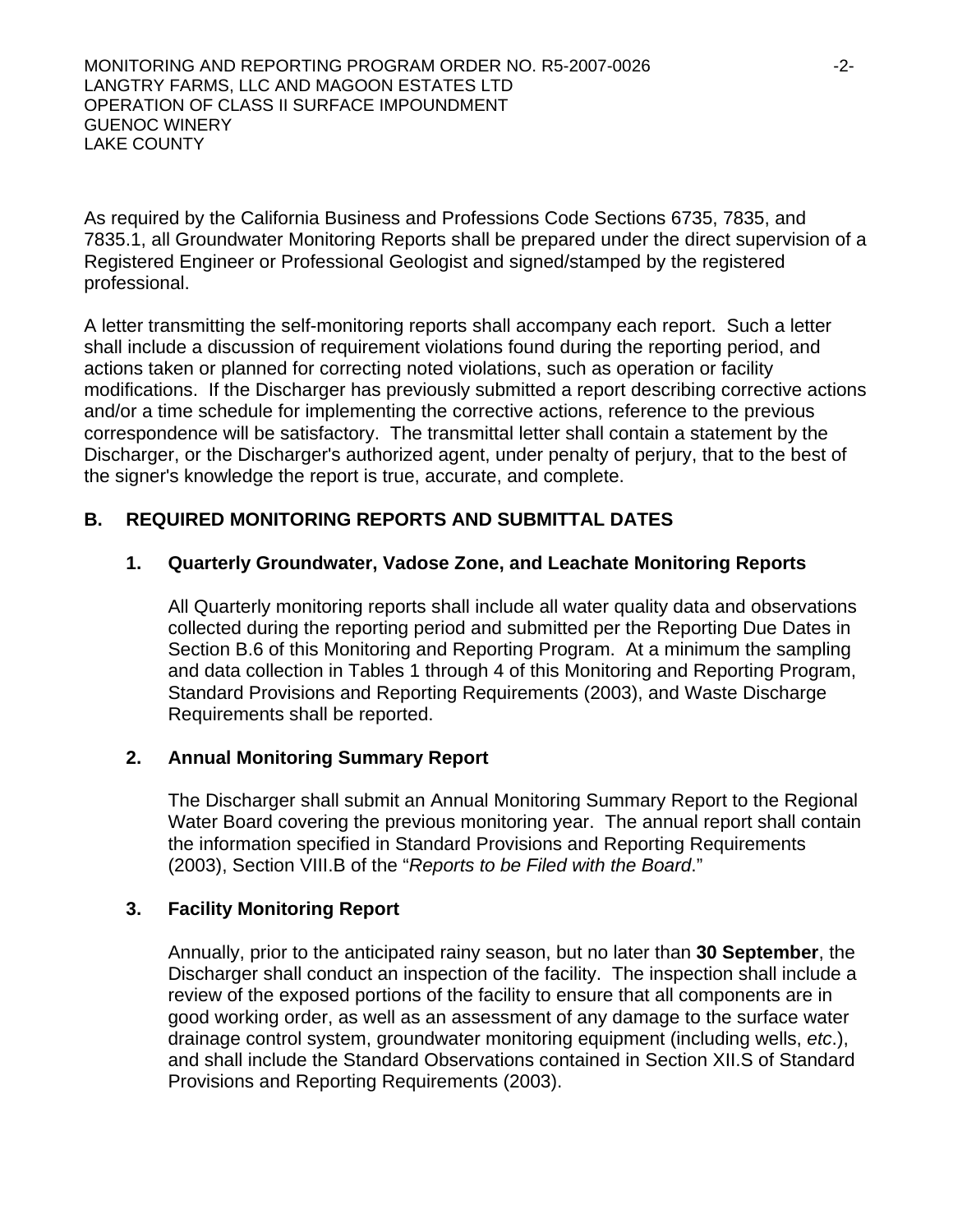### **4. Response to a Release**

If the Discharger determines that there is either significant statistical evidence of a release or physical evidence of a release, the Discharger shall immediately notify the Regional Water Board verbally as to the Monitoring Point(s) and constituent(s) or parameter(s) involved, shall provide written notification by certified mail within seven days of such determination and implement Response to Release section of the Standard Provisions and Reporting Requirements (2003).

### **5. Water Quality Protection Standard Report**

For any proposed changes in a statistical method or concentration limits for a constituent of concern or monitoring parameter, the Discharger shall submit a Water Quality Protection Standard Report and include the information required in Section C.1 of this Monitoring Reporting Program. Any changes to Water Quality Protection Standard shall be approved by the Executive Officer in a Revised Monitoring and Reporting Program.

<span id="page-22-0"></span>

| Quarterly Groundwater, Unsaturated Zone, and Leachate Monitoring Reports |                                                    |                                                                                               |                                                 |
|--------------------------------------------------------------------------|----------------------------------------------------|-----------------------------------------------------------------------------------------------|-------------------------------------------------|
| <b>Reporting Type</b>                                                    | <b>Sampling Frequency</b><br>and Data Reported     | <b>Reporting Period</b>                                                                       | <b>Report Date Due</b>                          |
| Quarterly                                                                | Weekly, Monthly,<br>and Quarterly                  | 1 January – 31 March<br>1 April - 30 June<br>1 July - 30 September<br>1 October - 31 December | 30 April<br>31 July<br>31 October<br>31 January |
| Semiannually                                                             | Weekly, Monthly,<br>Quarterly, and<br>Semiannually | 1January – 30 June<br>1 July - 31 December                                                    | 31 July<br>31 January                           |
|                                                                          | <b>Annual Monitoring Summary Report</b>            |                                                                                               | 31 January                                      |

#### **6. Submittal Dates**

|                                                 | .                  |
|-------------------------------------------------|--------------------|
| <b>Facility Monitoring Report</b>               | <b>15 November</b> |
| <b>Response to a Release</b>                    | as necessary       |
| <b>Water Quality Protection Standard Report</b> | as necessary       |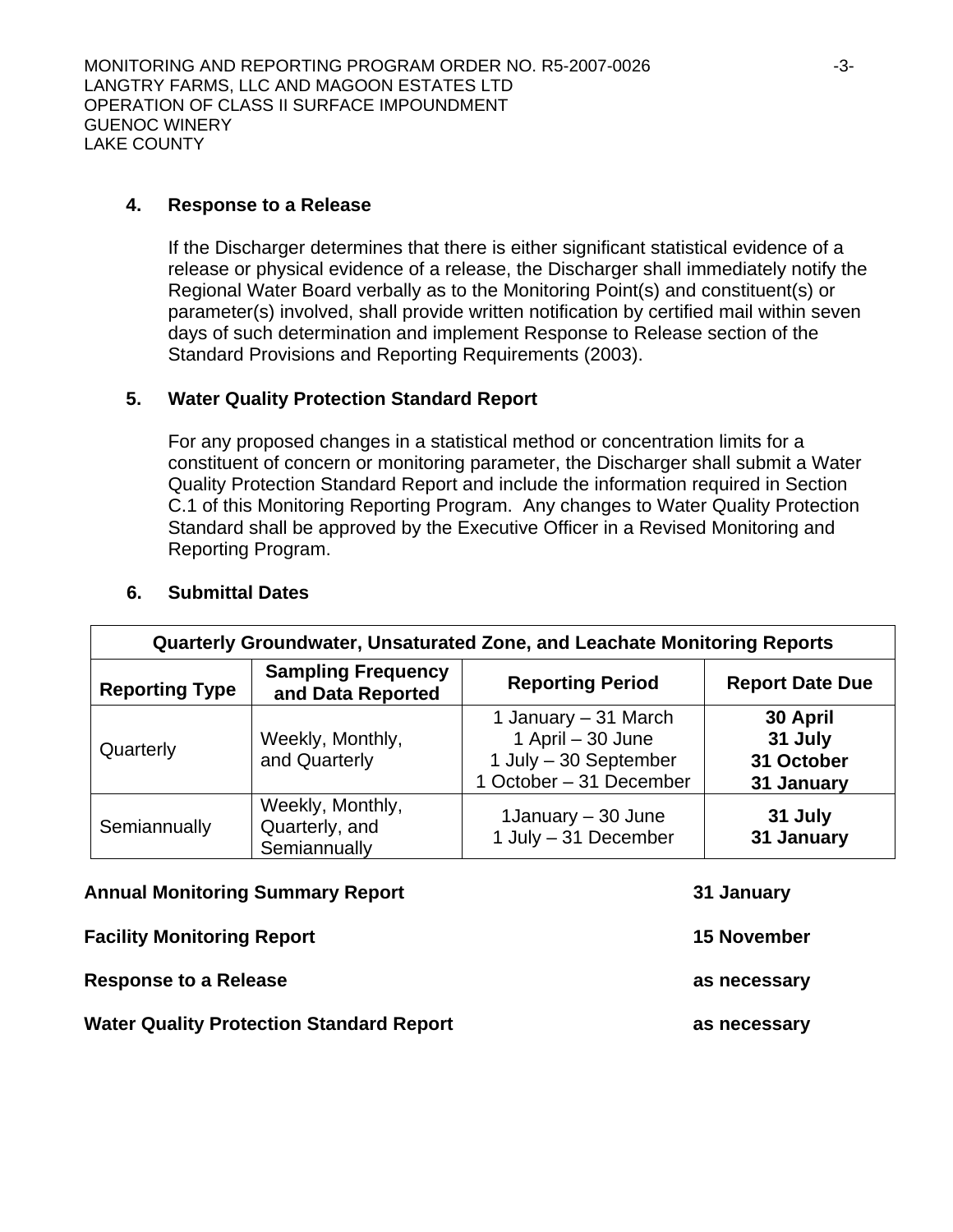# **C. WATER QUALITY PROTECTION STANDARD AND COMPLIANCE PERIOD**

### **1. Water Quality Protection Standard Report**

For each waste management unit (Unit), the Water Quality Protection Standard shall consist of all constituents of concern, the concentration limit for each constituent of concern, the point of compliance, and all water quality monitoring points.

The Water Quality Protection Standard consists of the constituents of concern, the concentration limits, and the point of compliance and all monitoring points. The Water Quality Protection Standard, or any modification thereto, shall be submitted for review and approval, for each monitored medium.

The report shall:

- **a.** Identify **all distinct bodies of surface and groundwater** that could be affected in the event of a release from a Unit or portion of a Unit. This list shall include at least the uppermost aquifer and any permanent or ephemeral zones of perched groundwater underlying the facility.
- **b.** Include a map showing the monitoring points and background monitoring points for the groundwater monitoring program and the unsaturated zone monitoring program. The map shall include the point of compliance in accordance with §20405 of Title 27.
- **c.** Evaluate the perennial direction(s) of groundwater movement within the uppermost groundwater zone(s).

If subsequent sampling of the background monitoring point(s) indicates significant water quality changes due to either seasonal fluctuations or other reasons unrelated to waste management activities at the site, the Discharger may request modification of the Water Quality Protection Standard.

#### **2. Constituents of Concern**

The constituents of concern include all the waste constituents, their reaction products, and hazardous constituents that are reasonably expected to be in or derived from waste contained in the Unit. The constituents of concern for all Units at the facility are those listed in Tables 1 through 4 for the specified monitored medium.

#### **Monitoring Parameters**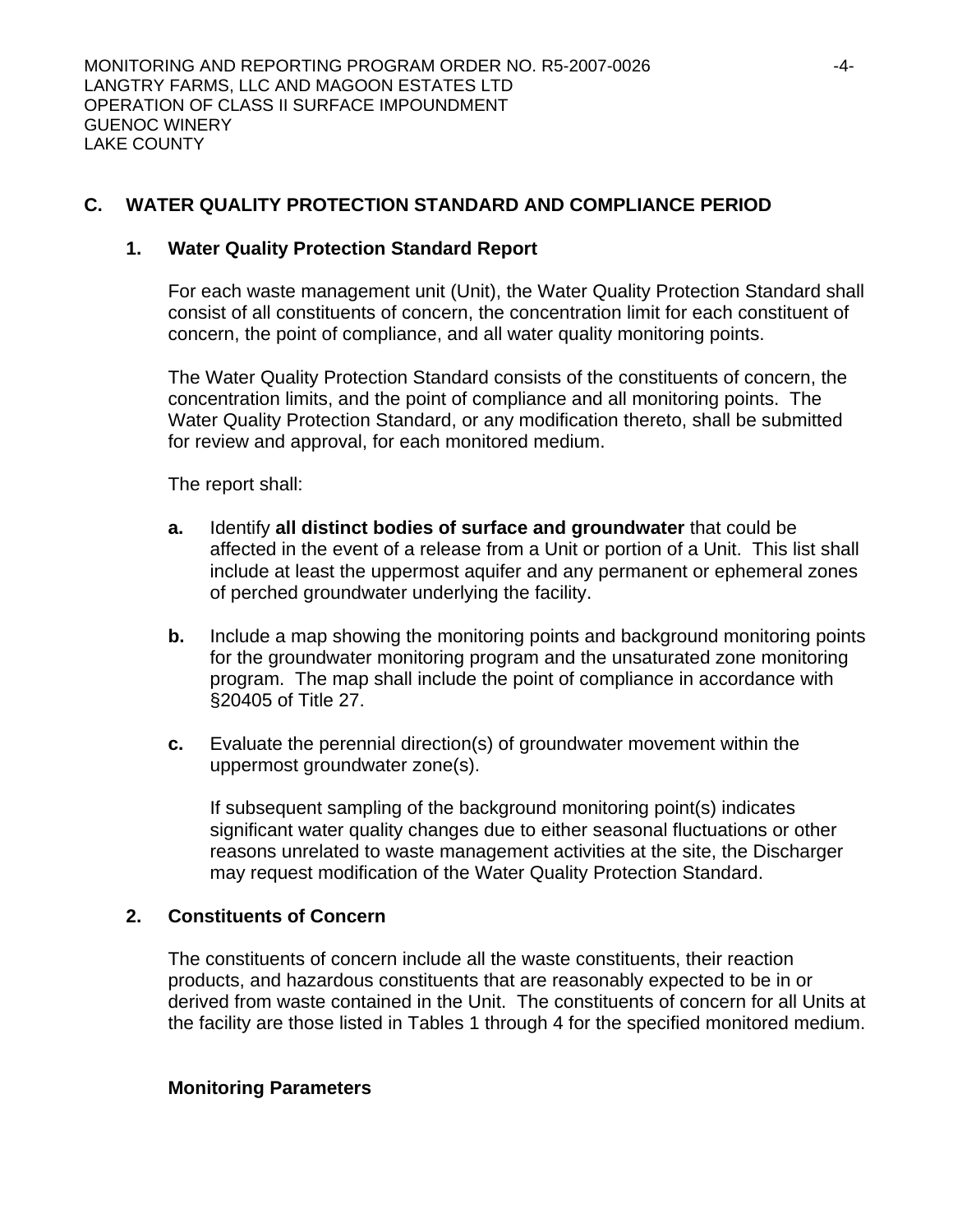Monitoring parameters are constituents of concern that are the waste constituents, reaction products, hazardous constituents, and physical parameters that provide a reliable indication of a release from a Unit. The monitoring parameters for all Units are those listed in Tables 1 through 4 for the specified monitored medium.

## <span id="page-24-0"></span>**3. Concentration Limits**

For a constituent of concern, the concentration limit for each constituent of concern shall be determined as follows:

- **a.** By comparison with the approved background data set, using a statistical method pursuant to §20415(e)(9) of Title 27; or
- **b.** By comparison with the approved background data set, using a nonstatistical method pursuant to the initial paragraph of §20415(e)(9) of Title 27.

## **4. Point of Compliance**

The point of compliance for the Concentration Limits given in [C.3](#page-24-0) at each Unit is a vertical surface located at the hydraulically downgradient limit of the Unit that extends through the uppermost aquifer underlying the Unit.

## **D. MONITORING**

The Discharger shall comply with the monitoring program provisions of Title 27 for groundwater and the unsaturated zone, in accordance with Monitoring Specifications in Standard Provisions and Reporting Requirements (2003). Detection monitoring for a new facility or a new Unit shall be installed, operational, and one year of monitoring data collected **prior to** the discharge of wastes. A minimum of eight samples should be used to develop background concentrations for COCs. All monitoring shall be conducted in accordance with an acceptable Sample Collection and Analysis Plan, which includes quality assurance/quality control standards.

As noted in the Reporting section (p. 1) of this Monitoring and Reporting Program (MRP), a portion of the monitoring required herein is also required by MRP No. R5-2006-0037. To the extent that there is overlap between the monitoring requirements of this MRP and those contained in MRP No. R5-2006-0037, the monitoring need not be duplicated.

All detection monitoring program groundwater monitoring wells, unsaturated zone monitoring devices, and leachate monitoring points shall be sampled and analyzed for monitoring parameters and constituents of concern as indicated and listed in Tables 1 through 5.

Method detection limits and practical quantitation limits shall be reported. All peaks shall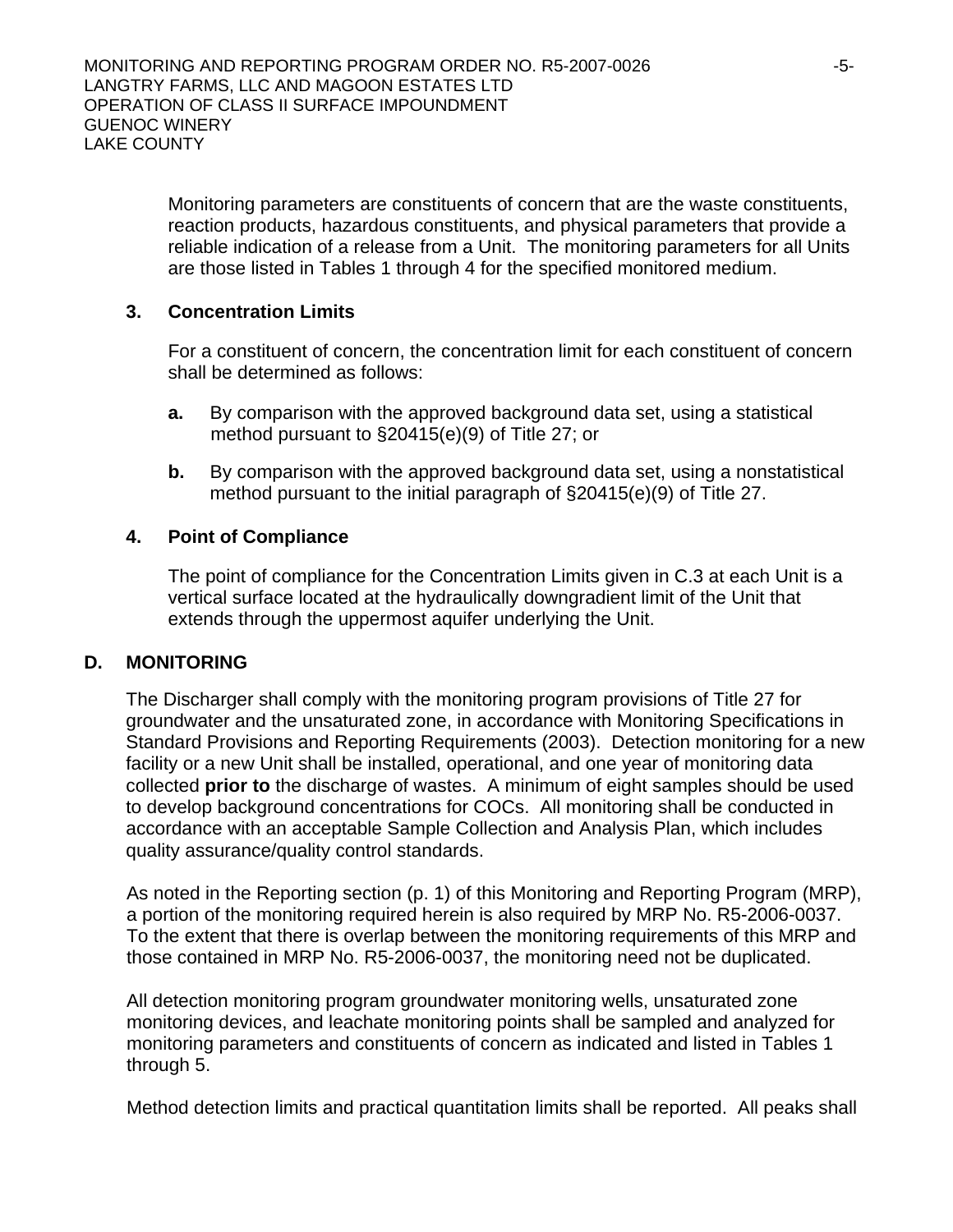be reported, including those which cannot be quantified and/or specifically identified.

The Discharger may, upon approval, use alternative analytical test methods, including new USEPA approved methods, provided the methods have method detection limits equal to or lower than the analytical methods specified in this Monitoring and Reporting Program.

### **1. Surface Impoundment**

Surface impoundment samples shall be collected in a convenient location at least 50 feet from the influent structure. Liquids in the surface impoundment shall be sampled for the following:

| Table 1 - Surface Impoundment Monitoring                            |                   |                  |  |
|---------------------------------------------------------------------|-------------------|------------------|--|
| Parameters                                                          | Units             | <b>Frequency</b> |  |
| <b>Field Parameter</b>                                              |                   |                  |  |
| <b>Influent Flow Rate</b>                                           | gallons per month | Monthly          |  |
| <b>Effluent Flow Rate</b>                                           | gallons per month | Monthly          |  |
| <b>Remaining Capacity</b>                                           | acre-feet         | Monthly          |  |
| Freeboard                                                           | feet and tenths   | Weekly           |  |
| Specific Conductance                                                | $µm$ hos/cm       | Weekly           |  |
| Dissolved Oxygen                                                    | mg/L              | Weekly           |  |
| pH                                                                  | pH number         | Weekly           |  |
| <b>Monitoring Parameters</b>                                        |                   |                  |  |
| <b>Total Dissolved Solids</b>                                       | mg/L              | Quarterly        |  |
| <b>Fixed Dissolved Solids</b>                                       | mg/L              | Quarterly        |  |
| <b>Volatile Dissolved Solids</b>                                    | mg/L              | Quarterly        |  |
| BOD <sup>1</sup>                                                    | mg/L              | Quarterly        |  |
| <b>Alkalinity Series</b><br>(carbonate, bicarbonate, and hydroxide) | mg/L              | Quarterly        |  |
| <b>Boron</b>                                                        | $\mu$ g/L         | Quarterly        |  |
| Calcium                                                             | mg/L              | Quarterly        |  |
| Chloride                                                            | mg/L              | Quarterly        |  |
| Sodium                                                              | mg/L              | Quarterly        |  |
| Sulfate                                                             | mg/L              | Quarterly        |  |
| Total Kjeldahl Nitrogen                                             | mg/L              | Quarterly        |  |
| Nitrate (as Nitrogen)                                               | mg/L              | Quarterly        |  |
| Potassium                                                           | mg/L              | Quarterly        |  |
| Iron (EPA 200.7)                                                    | $\mu$ g/L         | Quarterly        |  |
| Manganese (EPA 200.7)                                               | $\mu$ g/L         | Quarterly        |  |
| Magnesium (EPA 200.7)                                               | mg/L              | Quarterly        |  |

1 5-day, 20ºC biochemical oxygen demand (BOD)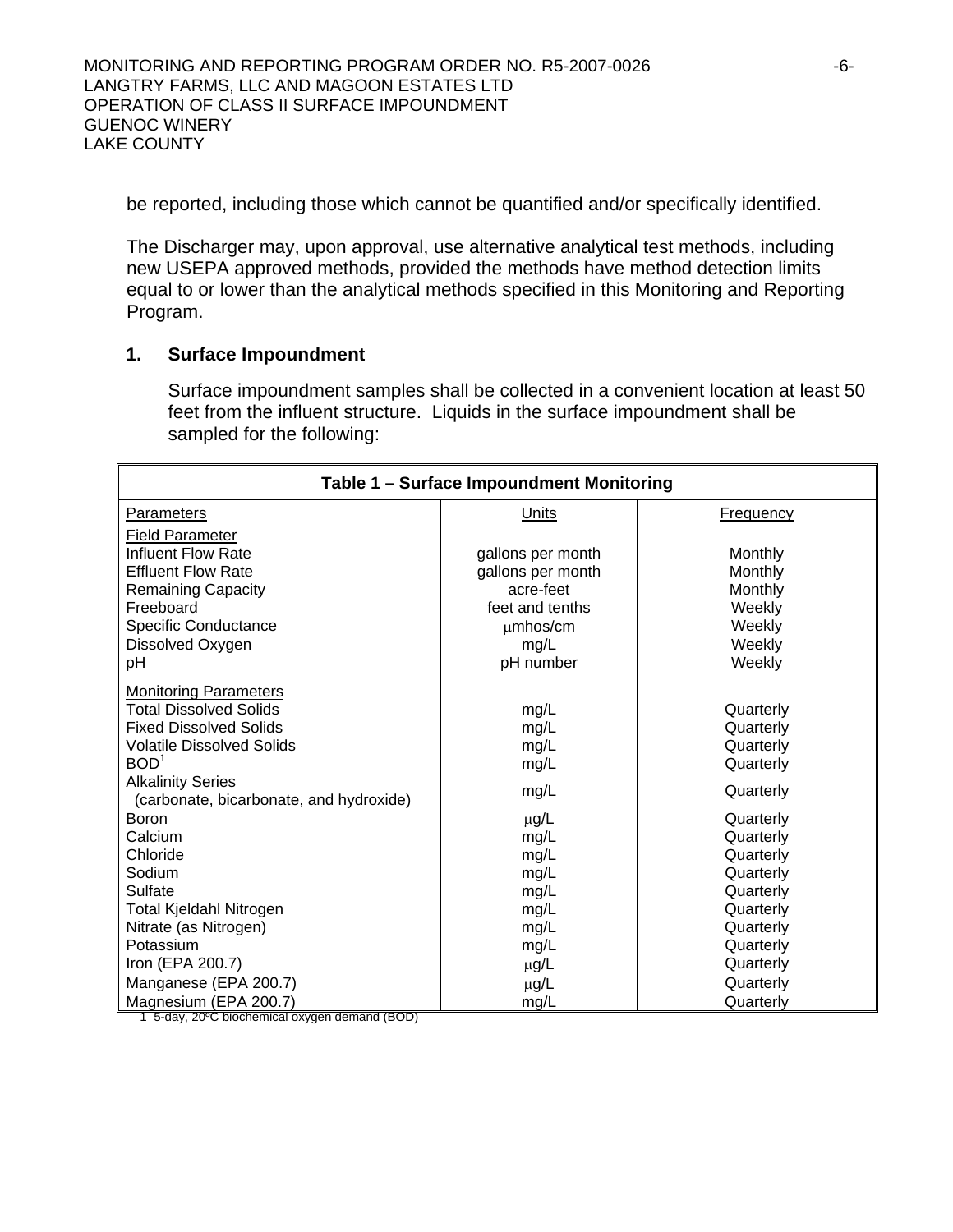### **2. Groundwater**

The Discharger shall operate and maintain a groundwater monitoring system that complies with the applicable provisions of §20415 of Title 27 in accordance with an approved Monitoring Program. The Discharger shall collect, preserve, and transport groundwater samples in accordance with the approved Sample Collection and Analysis Plan.

The Discharger shall determine the groundwater flow rate and direction in the uppermost aquifer and in any zones of perched water and in any additional zone of saturation monitored pursuant to this Monitoring and Reporting Program, and report the results semiannually, including the times of highest and lowest elevations of the water levels in the wells.

Hydrographs of each well shall be submitted showing the elevation of groundwater with respect to the elevations of the top and bottom of the screened interval and the elevation of the pump intake. Hydrographs of each well shall be prepared quarterly and submitted annually.

The groundwater monitoring points include the wells shown below, as well as any additional compliance wells the Executive Officer requires (subsequent to the adoption of this Order).

| Monitoring<br>Well | Location              | Role       | Comments                         |
|--------------------|-----------------------|------------|----------------------------------|
|                    | possibly downgradient | Compliance | No evidence of wastewater impact |
|                    | downgradient          | Compliance | Impacted by wastewater discharge |
|                    | upgradient            | Background | Impacted by wastewater discharge |
|                    | upgradient            | Background | Impacted by wastewater discharge |
|                    | side-gradient         | Background | Not impacted by discharge        |

Groundwater samples shall be collected from the compliance wells, background wells, and any additional wells added as part of the approved groundwater monitoring system. Samples shall be collected and analyzed for the monitoring parameters in accordance with the methods and frequency specified in Table 2.

In addition to the statistical tests, the monitoring parameters shall be evaluated each reporting period with regards to the cation/anion balance, and the results shall be graphically presented using a Stiff diagram, a Piper graph, or a Schueller plot, and labeled with respect to background and compliance wells.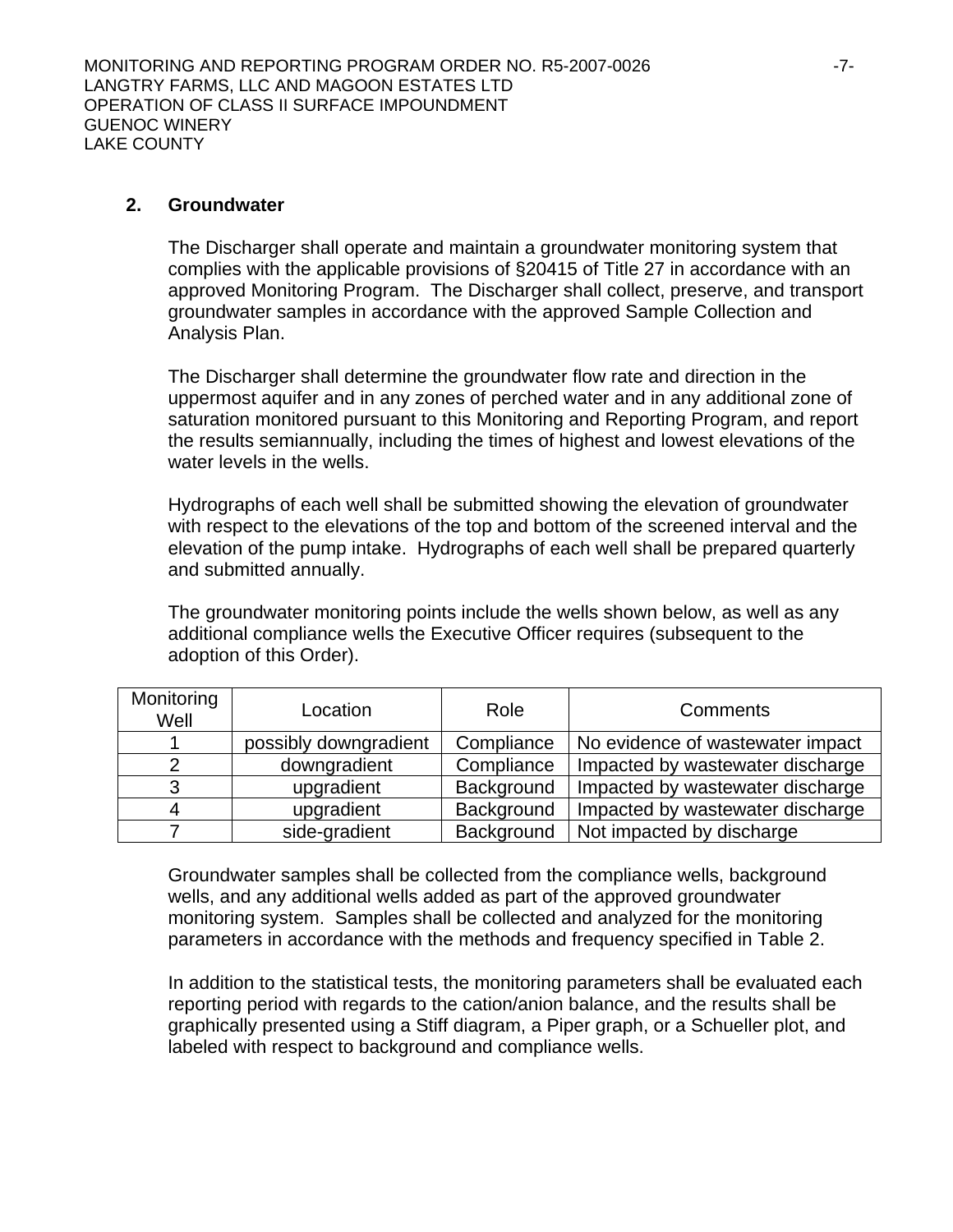#### MONITORING AND REPORTING PROGRAM ORDER NO. R5-2007-0026  $-8-$ LANGTRY FARMS, LLC AND MAGOON ESTATES LTD OPERATION OF CLASS II SURFACE IMPOUNDMENT GUENOC WINERY LAKE COUNTY

| Table 2 - Groundwater Monitoring                                    |                          |                  |  |
|---------------------------------------------------------------------|--------------------------|------------------|--|
| Parameters                                                          | Units                    | <b>Frequency</b> |  |
| <b>Field Parameter</b>                                              |                          |                  |  |
| <b>Groundwater Elevation</b>                                        | feet and hundredths, MSL | Quarterly        |  |
| Temperature                                                         | $^{\circ}$ C             | Quarterly        |  |
| <b>Specific Conductance</b>                                         | umhos/cm                 | Quarterly        |  |
| pH                                                                  | pH number                | Quarterly        |  |
| <b>Monitoring Parameters</b>                                        |                          |                  |  |
| <b>Total Dissolved Solids</b>                                       | mg/L                     | Quarterly        |  |
| <b>Fixed Dissolved Solids</b>                                       | mg/L                     | Quarterly        |  |
| <b>Volatile Dissolved Solids</b>                                    | mg/L                     | Quarterly        |  |
| Turbidity                                                           | <b>NTU</b>               | Quarterly        |  |
| <b>Alkalinity Series</b><br>(carbonate, bicarbonate, and hydroxide) | mg/L                     | Quarterly        |  |
| Boron                                                               | $\mu$ g/L                | Quarterly        |  |
| Calcium                                                             | mg/L                     | Quarterly        |  |
| Chloride                                                            | mg/L                     | Quarterly        |  |
| Potassium                                                           | mg/L                     | Quarterly        |  |
| Sodium                                                              | mg/L                     | Quarterly        |  |
| Sulfate                                                             | mg/L                     | Quarterly        |  |
| Nitrate (as Nitrogen)                                               | mg/L                     | Quarterly        |  |
| Iron (EPA 200.7)                                                    | $\mu$ g/L                | Quarterly        |  |
| Manganese (EPA 200.7)                                               | $\mu$ g/L                | Quarterly        |  |
| Magnesium (EPA 200.7)                                               | mg/L                     | Quarterly        |  |

## **3. Unsaturated Zone Monitoring**

The Discharger shall operate and maintain an unsaturated zone detection monitoring system that complies with the applicable provisions of §20415 of Title 27 in accordance with an approved monitoring plan. The Discharger shall collect, preserve, and transport samples in accordance with the quality assurance/quality control standards contained in the approved Sample Collection and Analysis Plan.

Unsaturated zone samples shall be collected from the monitoring devices of the approved unsaturated zone monitoring system. The collected samples shall be analyzed for the listed constituents in accordance with the methods and frequency specified in Table 3. All monitoring parameters shall be graphed so as to show historical trends at each monitoring point.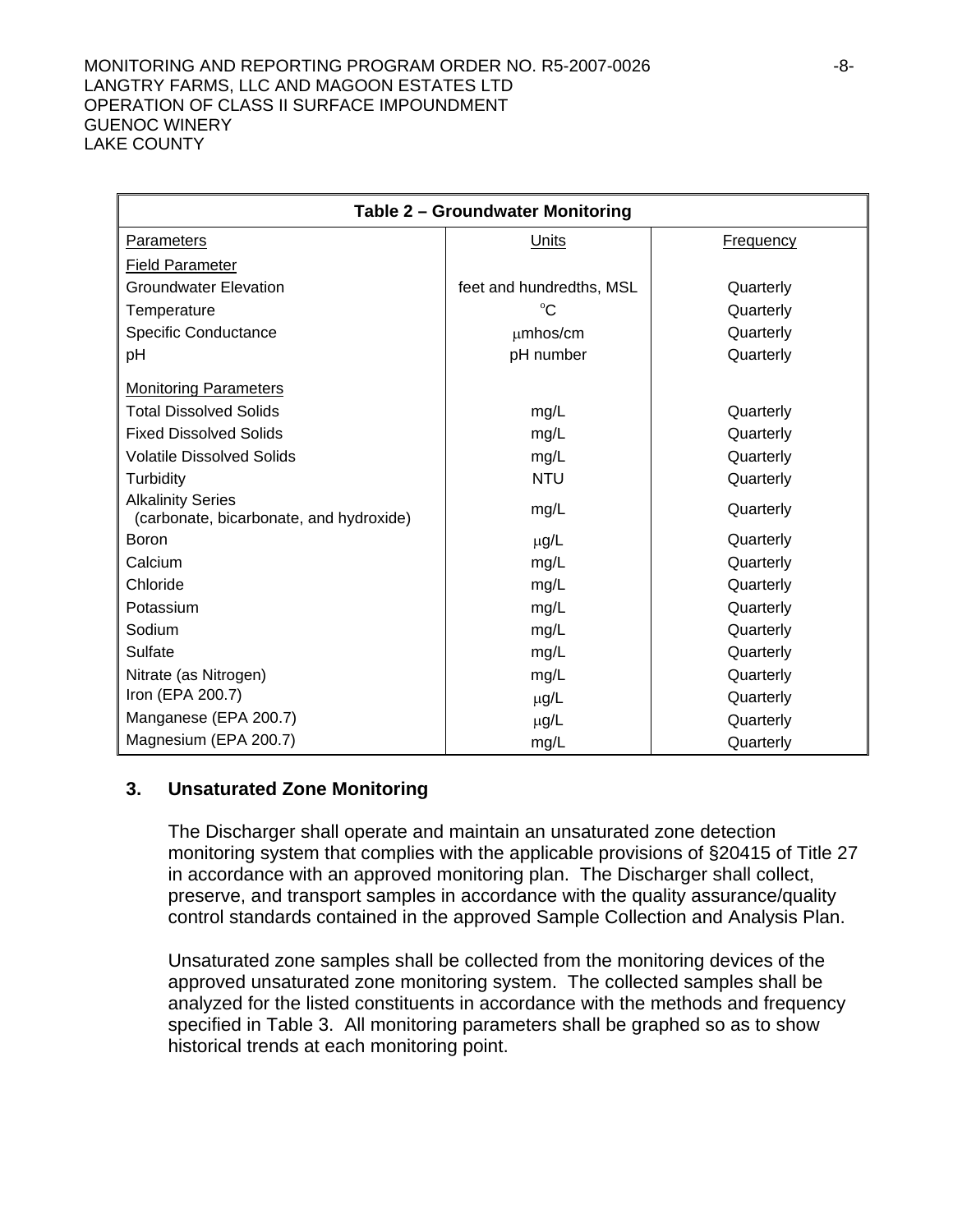Pan lysimeters shall be checked monthly for liquid. Monitoring shall include the total volume of liquid removed from the system. Unsaturated zone monitoring reports shall be included with the corresponding quarterly groundwater monitoring and shall include an evaluation of potential impacts of the facility on the unsaturated zone and compliance with the Water Quality Protection Standard. While providing effective and early determination of a release, the characteristics of pan lysimeters do not lend themselves to background monitoring. Therefore, in lieu of using a pan lysimeter to collect background samples, data from the pan lysimeter will be compared to groundwater, wastewater, and if necessary, surface water, to determine the origin of the water captured in the pan lysimeter.

| Table 3 - Unsaturated Zone Monitoring                               |               |                  |  |
|---------------------------------------------------------------------|---------------|------------------|--|
| Parameters                                                          | <b>Units</b>  | <b>Frequency</b> |  |
| <b>Field Parameter</b>                                              |               |                  |  |
| <b>Flow Rate</b>                                                    | gallons/month | <b>Monthly</b>   |  |
| <b>Specific Conductance</b>                                         | umhos/cm      | Quarterly        |  |
| pH                                                                  | pH number     | Quarterly        |  |
| <b>Monitoring Parameters</b>                                        |               |                  |  |
| <b>Total Dissolved Solids</b>                                       | mg/L          | Quarterly        |  |
| <b>Fixed Dissolved Solids</b>                                       | mg/L          | Quarterly        |  |
| <b>Volatile Dissolved Solids</b>                                    | mg/L          | Quarterly        |  |
| Turbidity                                                           | <b>NTU</b>    | Quarterly        |  |
| <b>Alkalinity Series</b><br>(carbonate, bicarbonate, and hydroxide) | mg/L          | Quarterly        |  |
| <b>Boron</b>                                                        | $\mu$ g/L     | Quarterly        |  |
| Calcium                                                             | mg/L          | Quarterly        |  |
| Chloride                                                            | mg/L          | Quarterly        |  |
| Potassium                                                           | mg/L          | Quarterly        |  |
| Sodium                                                              | mg/L          | Quarterly        |  |
| Sulfate                                                             | mg/L          | Quarterly        |  |
| Nitrate (as Nitrogen)                                               | mg/L          | Quarterly        |  |
| Iron (EPA 200.7)                                                    | $\mu$ g/L     | Quarterly        |  |
| Manganese (EPA 200.7)                                               | $\mu$ g/L     | Quarterly        |  |
| Magnesium (EPA 200.7)                                               | mg/L          | Quarterly        |  |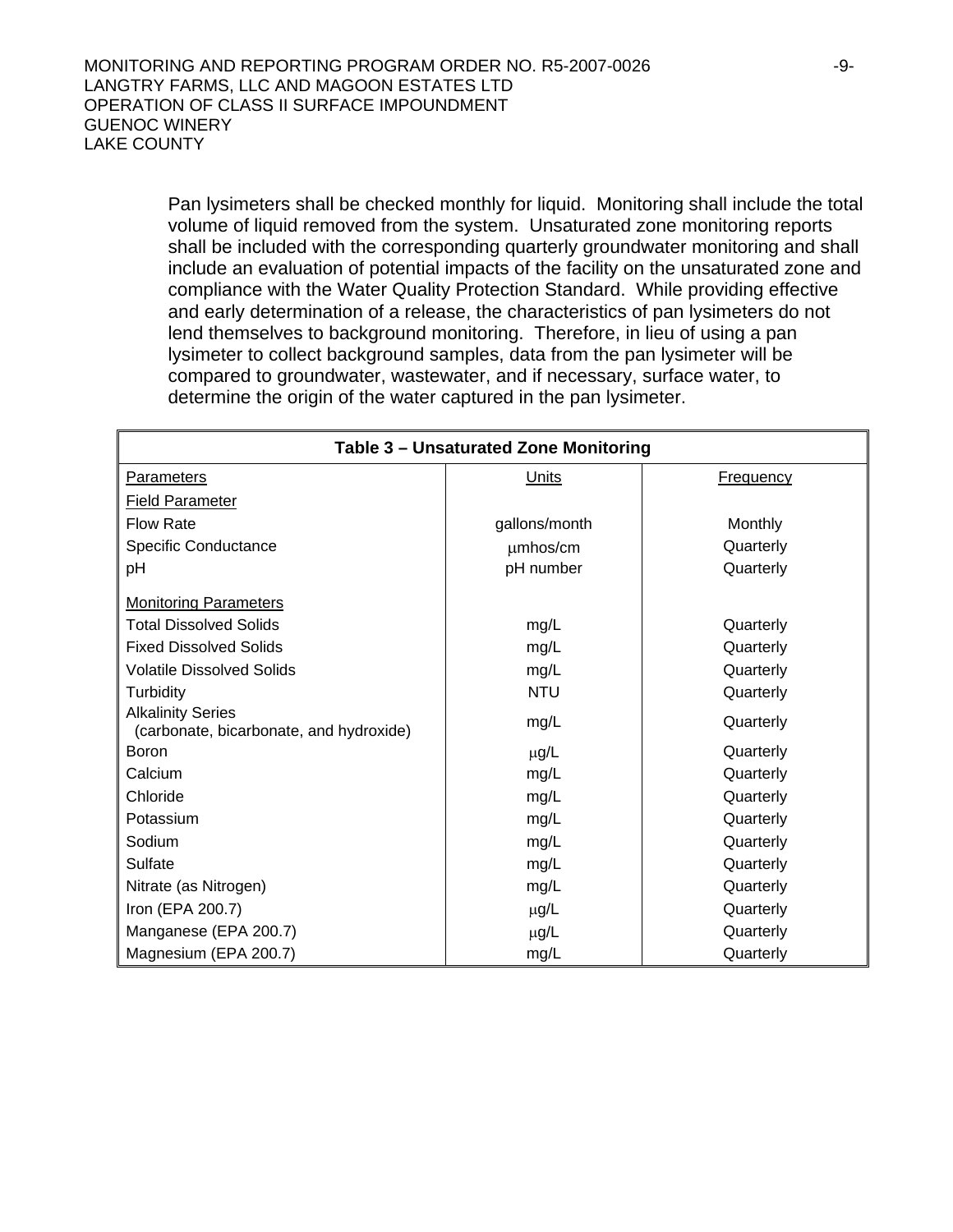# **4. LCRS Monitoring**

The LCRS sump shall be inspected weekly for leachate. Upon detection of leachate in a previously dry LCRS (defined here as an event), the Discharger shall immediately collect a grab sample of the leachate and shall continue to collect grab samples of the leachate at the following frequencies thereafter. The LCRS shall be sampled and analyzed for the following:

| Table 4 - LCRS Monitoring                |               |                        |  |
|------------------------------------------|---------------|------------------------|--|
| Parameters                               | Units         | <b>Frequency</b>       |  |
| <b>Field Parameter</b>                   |               |                        |  |
| <b>Flow Rate</b>                         | gallons/month | <b>Monthly</b>         |  |
| Specific Conductance                     | umhos/cm      | Quarterly (unless dry) |  |
| pH                                       | pH number     | Quarterly (unless dry) |  |
| <b>Monitoring Parameters</b>             |               |                        |  |
| <b>Total Dissolved Solids</b>            | mg/L          | Once per Event         |  |
| <b>Fixed Dissolved Solids</b>            | mg/L          | Once per Event         |  |
| <b>Volatile Dissolved Solids</b>         | mg/L          | Once per Event         |  |
| <b>Turbidity</b>                         | <b>NTU</b>    | Once per Event         |  |
| Chloride                                 | mg/L          | Once per Event         |  |
| Sodium                                   | mg/L          | Once per Event         |  |
| Sulfate                                  | mg/L          | Once per Event         |  |
| Nitrate (as Nitrogen)                    | mg/L          | Once per Event         |  |
| Iron, Total Recoverable (EPA 200.7)      | $\mu$ g/L     | Once per Event         |  |
| Manganese, Total Recoverable (EPA 200.7) | $\mu$ g/L     | Once per Event         |  |
| Magnesium, Total Recoverable (EPA 200.7) | mg/L          | Once per Event         |  |

All LCRSs shall be tested annually to demonstrate operation in conformance with waste discharge requirements. The results of these tests shall be reported to the Regional Water Board and shall include comparison with earlier tests made under comparable conditions.

# **5. Facility Monitoring**

## **a. Facility Inspection**

Annually, prior to the anticipated rainy season, but no later than **30 September**, the Discharger shall conduct an inspection of the facility. The inspection shall assess any damage to the drainage control system, groundwater monitoring equipment (including wells, *etc*.), and shall include the Standard Observations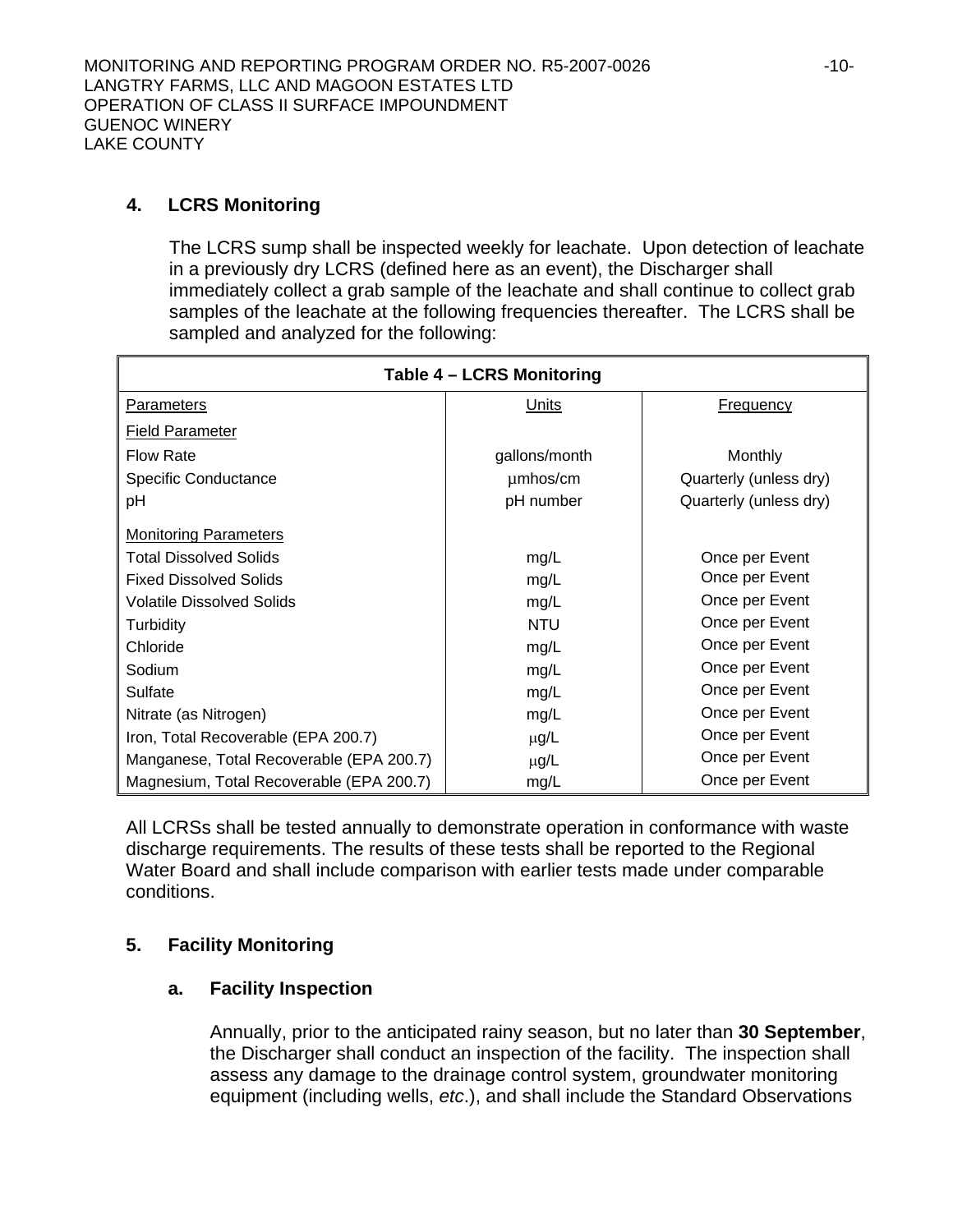contained in section F.4.f of Standard Provisions and Reporting Requirements. Any necessary construction, maintenance, or repairs shall be completed by **31 October**. By **15 November** of each year, the Discharger shall submit an annual report describing the results of the inspection and the repair measures implemented, including photographs of the problem and the repairs.

## **b. Storm Events**

The Discharger shall inspect all precipitation, diversion, and drainage facilities for damage **within 7 days** following major storm events. Necessary repairs shall be completed **within 30 days** of the inspection. The Discharger shall report any damage and subsequent repairs within 45 days of completion of the repairs, including photographs of the problem and the repairs.

The Discharger shall implement the above monitoring program on the effective date of this Order.

Ordered by:

PAMELA C. CREEDON, Executive Officer

(Date)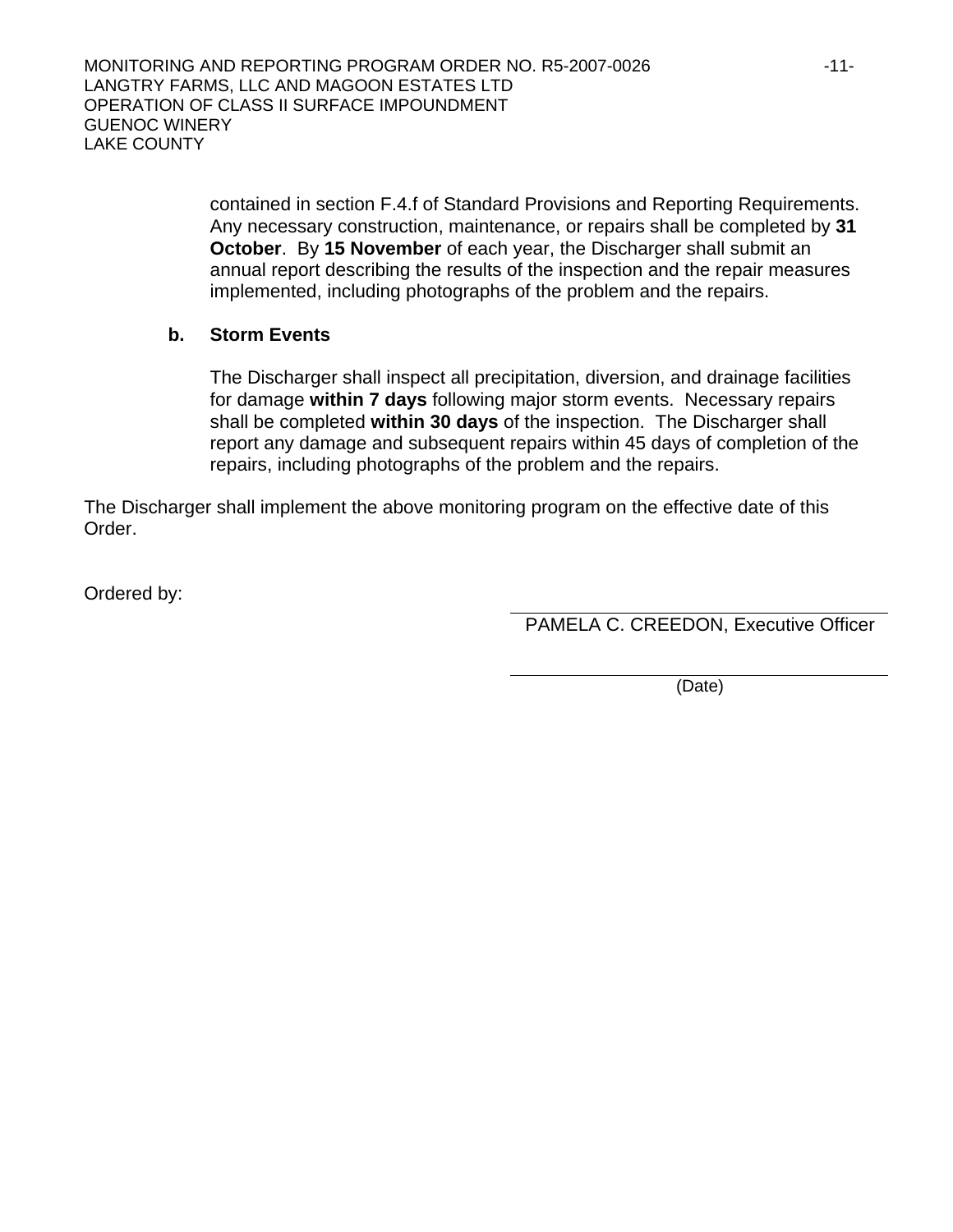ORDER NO. R5-2007-0026 ATTACHMENT A

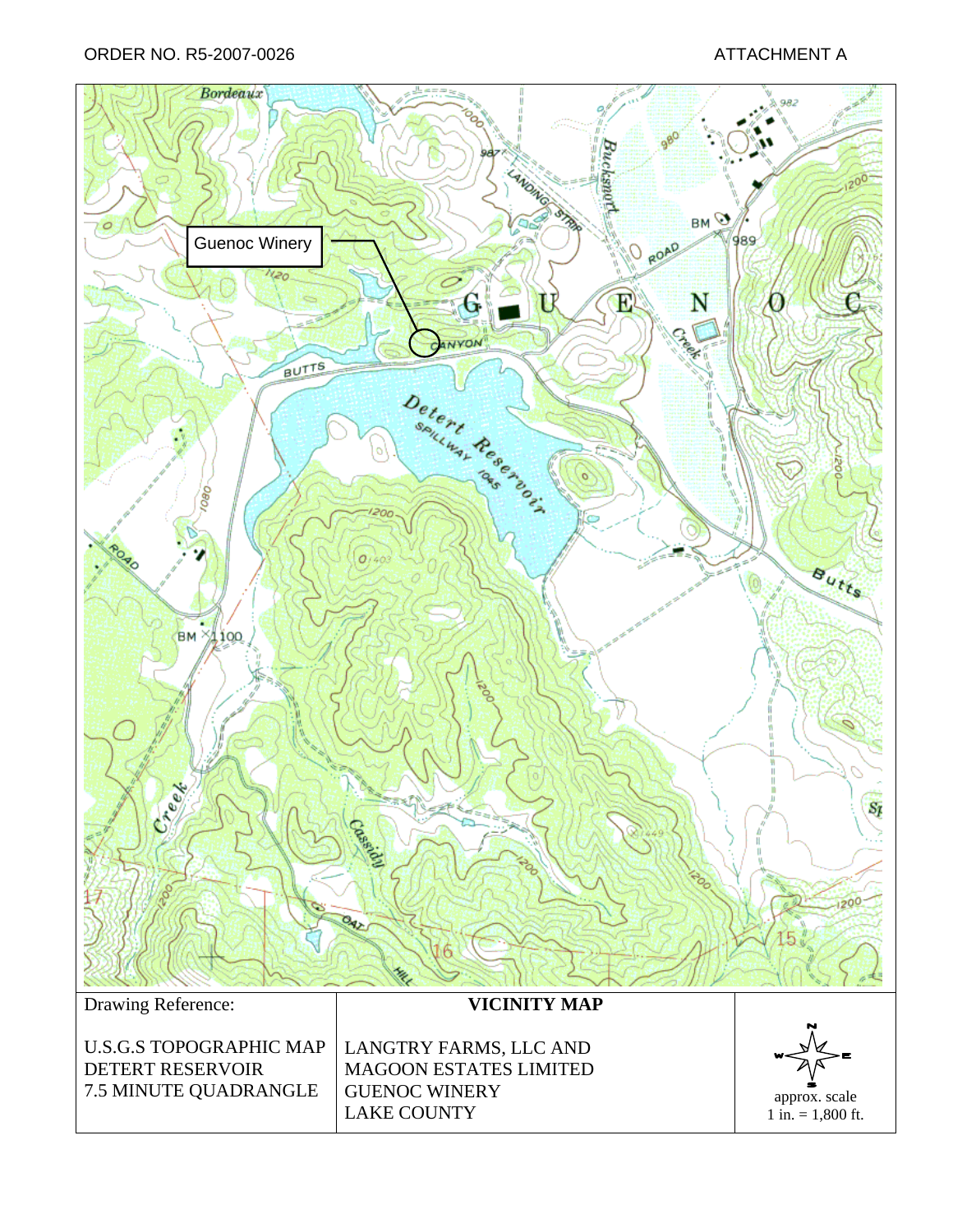## ORDER NO. R5-2007-0026 ATTACHMENT B

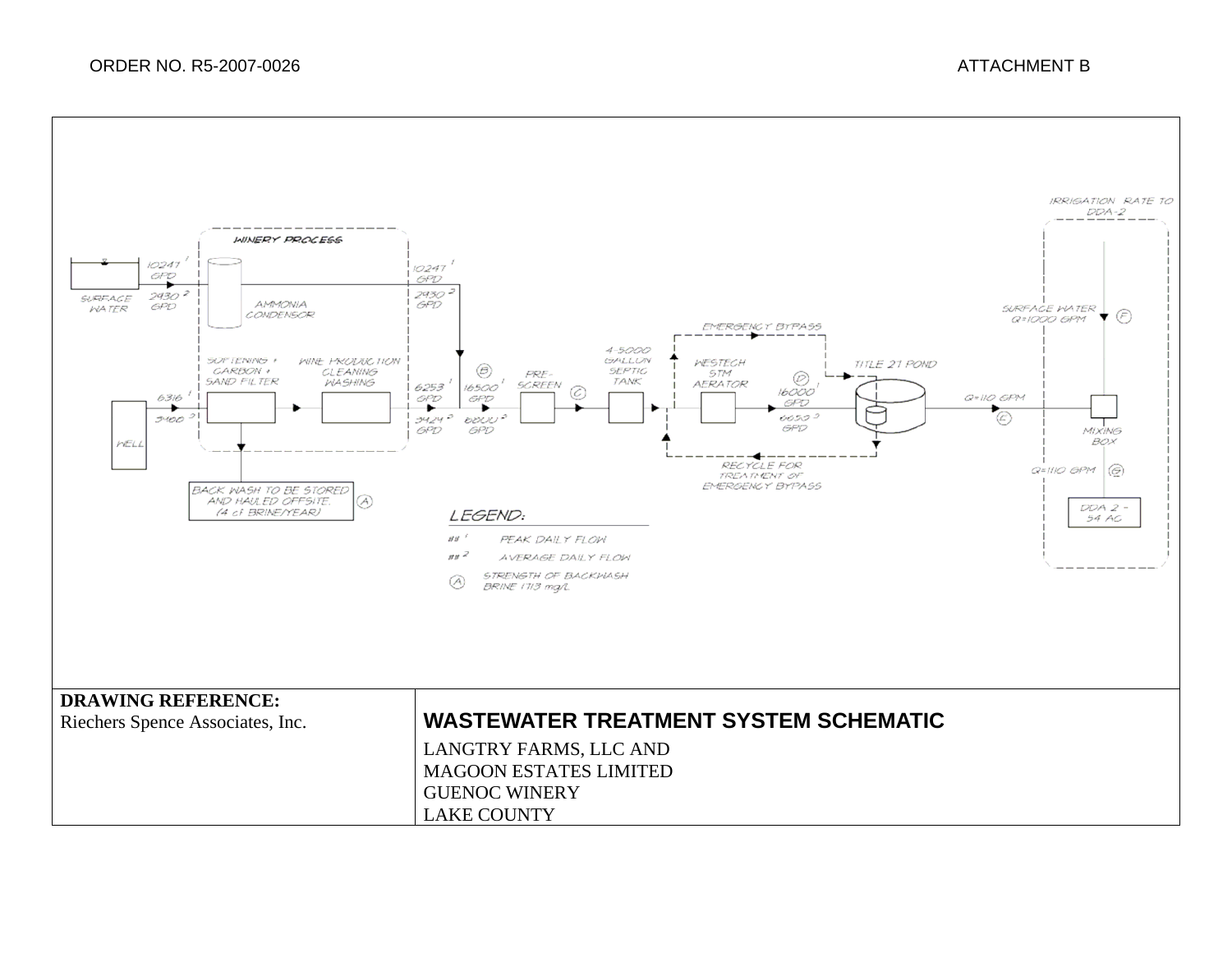#### ORDER NO. R5-2007-0026 ATTACHMENT C

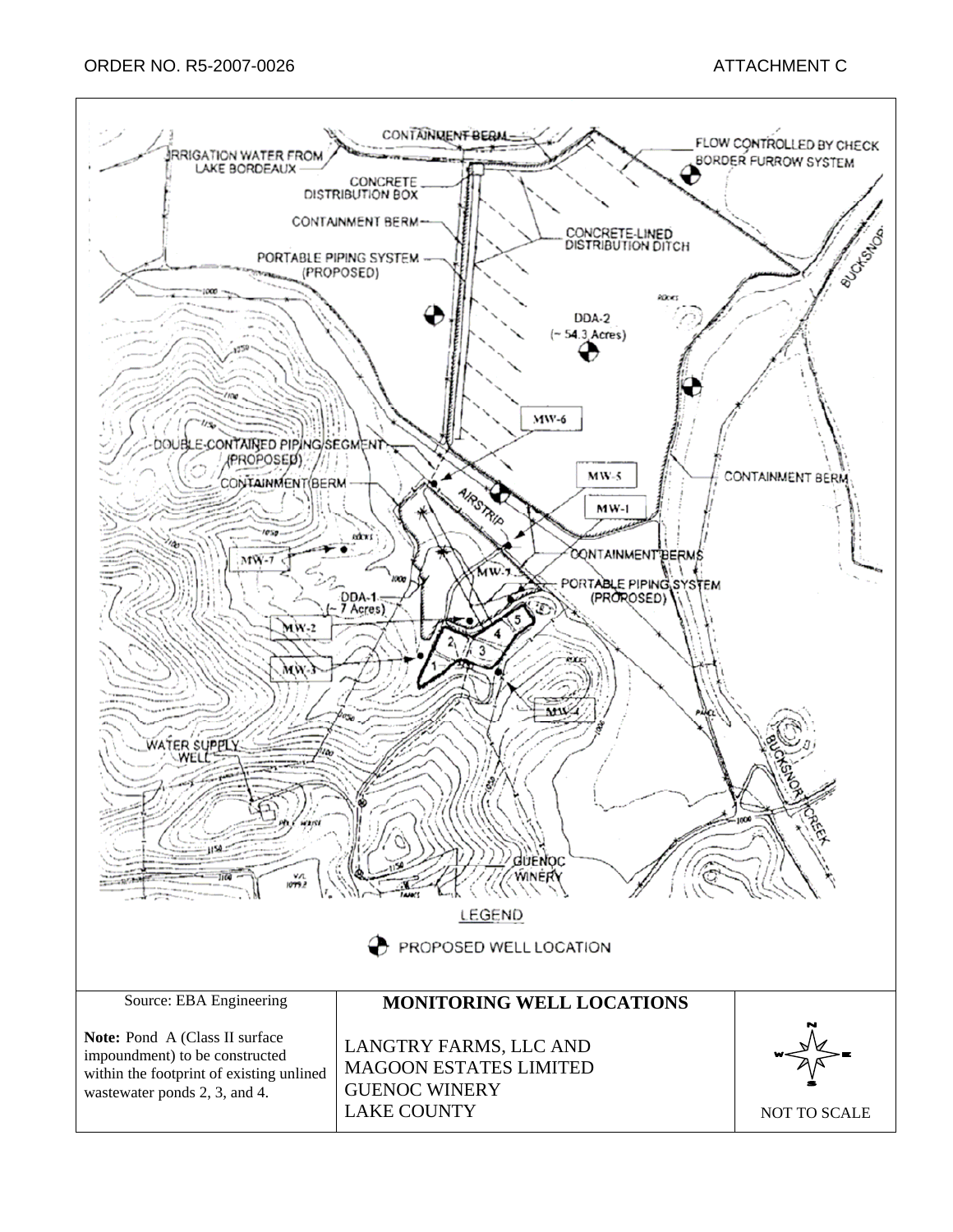## **INFORMATION SHEET**

ORDER NO. R5-2007-0026 LANGTRY FARMS, LIMITED LIABILITY COMPANY AND MAGOON ESTATES LIMITED FOR OPERATION OF A CLASS II SURFACE IMPOUNDMENT GUENOC WINERY LAKE COUNTY

On 5 May 2006, the Regional Water Board adopted Waste Discharge Requirements (WDRs) Order No. R5-2006-0037, which updated WDRs Order No. R5-2003-0175, and Cease and Desist Order No. R5-2006-0038 for the storage and disposal by irrigation of winery wastewater. Order Nos. R5-2003-0175, R5-2006-0037, and R5-2006-0038 found the winery wastewater to be a 'designated waste' in accordance with Title 27 of the California Code of Regulations (CCR). Task 2 to Order No. R5-2006-0038 required submission of a Report of Waste Discharge (RWD) by 1 July 2006**.** The RWD was required to contain a design for a new surface impoundment that complies with Title 27 of the California Code of Regulations (CCR) and a timeline showing that the pond will meet the prescriptive standards and performance goals of Title 27 no latter than 1 July 2007. In addition, the RWD was required to contain a final detailed water balance showing that the proposed surface impoundment will be large enough to meet the storage and disposal requirements.

The Discharger submitted a Report of Waste Discharge dated 30 June 2006 for a proposed Class II surface impoundment with an engineered alternative to a prescriptive liner. Supplemental information was submitted on 4, 9, 10, 11, 12, 18, 19, 22, 23, and 25 January 2007 and 16 February 2007.

Guenoc Winery (the facility) is approximately two miles southeast of Middletown at 21000 Butts Canyon Road in Lake County. This property is on Assessor's Parcel Number 014-310-006 in Section 4, T10N, R6W, MDB&M. The winery and associated facilities are located on the western side of Sacramento Valley. Activities at the winery facility include receiving, crushing, and pressing of grapes; fermentation; processing into finished white and red wines; and distribution.

The facility currently discharges winery wastewater to a series of five unlined evaporation/percolation ponds. From the ponds, the wastewater is discharged to 54 acres of pastureland (DDA-2).

The proposed facility will consist of a surface impoundment and will receive process winery wastewater treated by a bioreactor as shown on Attachment B.

The following table summarizes the design criteria described in the RWD as used for designing the upgraded waste treatment system, ponds, and disposal field.

| Parameter                     | Design Criteria | Unit              |
|-------------------------------|-----------------|-------------------|
| <b>Annual Wine Production</b> | 140,000         | cases/year        |
| Average Annual Discharge      | 2,378,518       | gallons/year      |
| Peak Daily Crush Discharge    | 16,500          | gallons/day (gpd) |
| Average Daily Discharge       | 6,800           | gallons/day (gpd) |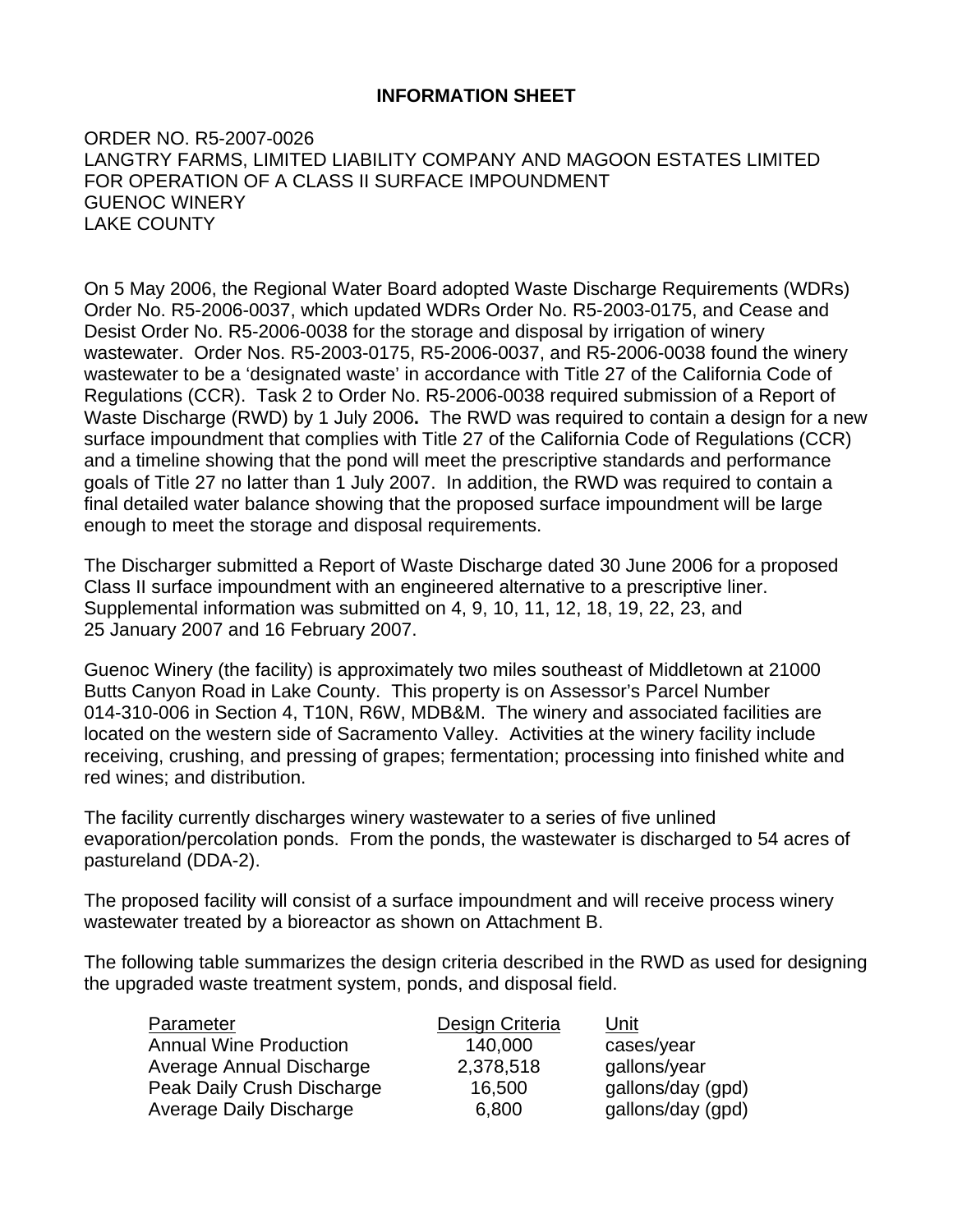INFORMATION SHEET, ORDER NO. R5-2007-0026 **and the contract of the CAST of the CAST**  $-2$ -LANGTRY FARMS, LLC AND MAGOON ESTATES LTD OPERATION OF CLASS II SURFACE IMPOUNDMENT GUENOC WINERY LAKE COUNTY

The Discharger proposes to treat winery wastewater to produce an effluent with 700 to 900 mg/L of total dissolved solids and 14 to 16 mg/L of chloride. Order No. R5-2006-0037 contains the following monthly average Effluent Limitations for the discharge into the proposed Class II Surface Impoundment (Pond A):

|                                  |       | Discharge to |
|----------------------------------|-------|--------------|
| "Constituent                     | Units | Pond A       |
| <b>Biochemical Oxygen Demand</b> | mg/L  | 180          |
| <b>Total Dissolved Solids</b>    | mg/L  | 900          |
| <b>Total Suspended Solids</b>    | mg/L  | 60           |
| Total Kjeldahl nitrogen          | mg/L  | 10           |
| pH                               | mg/L  | $6.8 - 7.2$  |
| <i>Chloride</i>                  | mg/L  | 18"          |

Beginning in the summer of 2003, sanitary/domestic wastewater from the winery kitchen, winery restroom facilities, and a private residence is collected and disposed of separately from the process winery wastewater in an on-site sewage disposal system. This system is regulated by the Lake County Environmental Health Department.

Surface water drainage is to Bucksnort Creek, which is a tributary to McCreary Lake, which is tributary to Putah Creek, which is tributary to Lake Berryessa in the Upper Putah Creek Hydrologic Area (512.30) of the Sacramento River Basin, as depicted on interagency hydrologic maps prepared by the California Department of Water Resources in August 1986.

The winery facility is near a hillside knoll above the wastewater ponds and the vineyards. Storm water is collected through drop inlets within the gravel parking lot and the grape unloading area. A drainage ditch located on the uphill side of Pond No. 1 is used to redirect surface water runoff away from the ponds.

The designated beneficial uses of Lake Berryessa, as specified in the Basin Plan, are municipal and domestic supply; agricultural irrigation; agricultural stockwatering; hydropower generation; water contact recreation; non-contact water recreation, including aesthetic enjoyment; warm freshwater habitat; cold freshwater habitat; spawning, reproduction and/or early development of warm freshwater aquatic organisms; and wildlife habitat.

The designated beneficial uses of the groundwater, as specified in the Basin Plan, are municipal and domestic water supply, agricultural supply, industrial service supply, and industrial process supply.

The 100-year annual precipitation at Middletown, adjusted to Guenoc Ranch, is between 61.5 and 67 inches (extrapolated from two different weather stations in the area) with the highest rainfall (13.3 inches) occurring in January. An annual precipitation value of 67 inches was used as an input parameter in the water balance. The unadjusted mean pan evaporation is 77 inches per year as measured at the Lake Berryessa Station.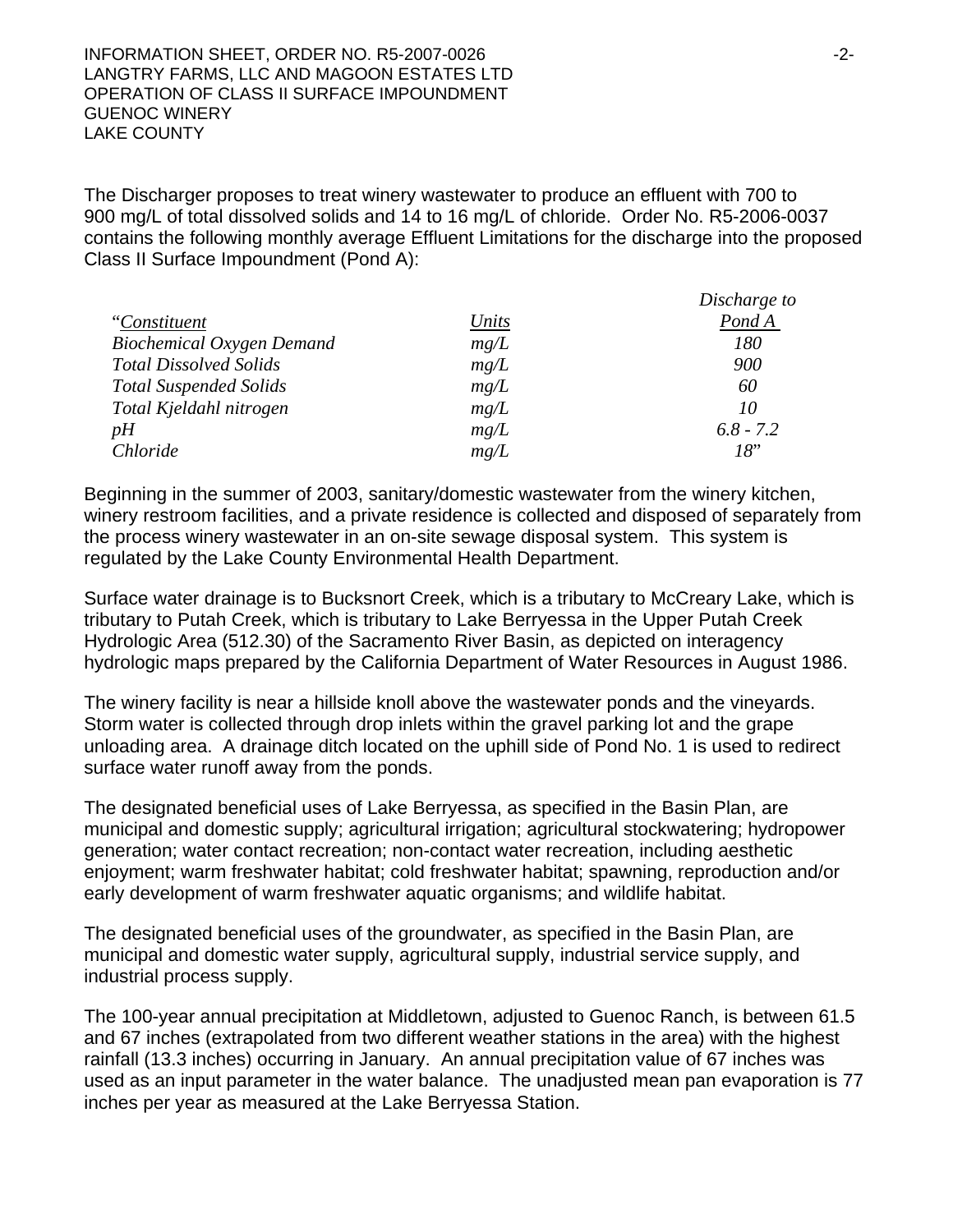INFORMATION SHEET, ORDER NO. R5-2007-0026 -3- LANGTRY FARMS, LLC AND MAGOON ESTATES LTD OPERATION OF CLASS II SURFACE IMPOUNDMENT GUENOC WINERY LAKE COUNTY

The 1,000-year, 24-hour precipitation event is estimated to be 18.5 inches, based on National Oceanic and Atmospheric Administration (NOAA) Atlas 2, Volume XI, Figure 31 isohyetal/isopluvial lines for the unit area and application of a TR-55 rainfall distribution for a Type IA storm.

The waste management facility is not within a 100-year flood plain based on the Federal Emergency Management Agency's (FEMA) Flood Insurance Rate Map, Map Number 06033C0960D.

In October 2002, the Discharger abandoned three groundwater monitoring wells and installed four replacement wells (MWs 1 through 4) to monitor groundwater conditions around the wastewater storage ponds. The original wells were abandoned and replaced due to a lack of available information regarding their construction details. In addition to the four wells, the Discharger has since installed two additional monitoring wells (MW-5 and MW-6) north of the ponds, and MW-7, a background well.

Beginning in November 2002, groundwater samples have been collected on a quarterly basis from wells MW-1 through MW-4. Beginning in May 2004, groundwater samples have been collected quarterly from wells MW-5 and MW-6, and beginning in December 2004, groundwater samples have been collected quarterly from MW-7. Data from November 2002 through September 2006 for selected constituents are found in the following table.

| Constituents                                                                                                                                            | Units         | $MW-1$         | $MW-2$        | $MW-3$        | $MW-4$         | $MW-5$        | $MW-6$        | $MW-71$         |
|---------------------------------------------------------------------------------------------------------------------------------------------------------|---------------|----------------|---------------|---------------|----------------|---------------|---------------|-----------------|
| <b>TDS</b>                                                                                                                                              | mg/L          | $160 - 250$    | $840 - 1300$  | $430 - 930$   | $460 - 660$    | $800 - 930$   | $470 - 740$   | $270 - 490$     |
| Specific<br>Conductance                                                                                                                                 | $\mu$ mhos/cm | $134 - 500$    | $459 - 2490$  | $192 - 1600$  | $188 - 1174$   | $961 - 1495$  | 713-1027      | $455 - 601$     |
| Magnesium                                                                                                                                               | mg/L          | $29 - 58$      | $200 - 290$   | $98 - 1200$   | $82 - 120$     | $160 - 190$   | $65 - 99$     | $28 - 37$       |
| Sodium                                                                                                                                                  | mg/L          | $12 - 23$      | $31 - 79$     | $9.7 - 100$   | $6.0 - 9.0$    | $16 - 18$     | $34 - 45$     | $16 - 86$       |
| Chloride                                                                                                                                                | mg/L          | $7.8 - 26$     | $120 - 220$   | $6.3 - 160$   | $7.9 - 18$     | $72 - 110$    | $12 - 130$    | $5.6 - 16$      |
| pH                                                                                                                                                      | pH units      | $7.02 - 8.95$  | $7.06 - 7.85$ | $6.98 - 8.59$ | $6.78 - 7.53$  | $7.1 - 7.72$  | $7.10 - 7.82$ | $7.47 - 8.15$   |
| <b>TKN</b>                                                                                                                                              | mg/L          | $< 1.0 - 2.1$  | $< 1.0 - 25$  | $< 1.0 - 2.1$ | $< 1.0 - 3.5$  | $< 1.0 - 3.4$ | $< 1.0 - 2.5$ | $< 1.0 - 2.4$   |
| Nitrate as N                                                                                                                                            | mg/L          | $< 0.2 - 0.54$ | $< 0.2 - 8.1$ | $0.21 - 16$   | $< 0.2 - 0.85$ | $4.1 - 7.0$   | $0.1 - 1.7$   | $< 0.20 - 1.4$  |
| Sulfate as $SO4$                                                                                                                                        | mg/L          | $8.1 - 16$     | $16 - 61$     | $25 - 220$    | $22 - 130$     | $24 - 68$     | $24 - 40$     | $33 - 140$      |
| <b>Boron</b>                                                                                                                                            | mg/L          | $2.1 - 2.4$    | $0.34 - 0.66$ | $0.20 - 0.53$ | $0.91 - 1.4$   | $0.22 - 0.30$ | $0.14 - 0.18$ | $< 0.05 - 0.33$ |
| <b>Iron</b>                                                                                                                                             | mq/L          | $< 0.1 - 6.7$  | $< 1.0 - 8.2$ | $< 0.1 - 1.9$ | $< 0.1 - 12$   | $< 0.1 - 3.6$ | $< 0.1 - 34$  | $< 0.1 - 4.1$   |
| 1 Sample results from the first monitoring event (December 2004) are not included in the table as subsequent data shows that these are outliers and not |               |                |               |               |                |               |               |                 |

representative of true groundwater conditions (*i.e*, the December 2004 sampling event shows that specific conductance, sodium, TDS, chloride, and sulfate were detected at concentrations significantly higher than subsequent sampling events).

Hydrologic data collected from the monitoring wells show that groundwater is encountered at a depths ranging from approximately two to 10 feet bgs. The monitoring reports state that the direction of groundwater flow beneath the wastewater storage ponds is northwest with a hydraulic gradient of 0.07 ft/ft. However, staff is concerned that the five percolation ponds